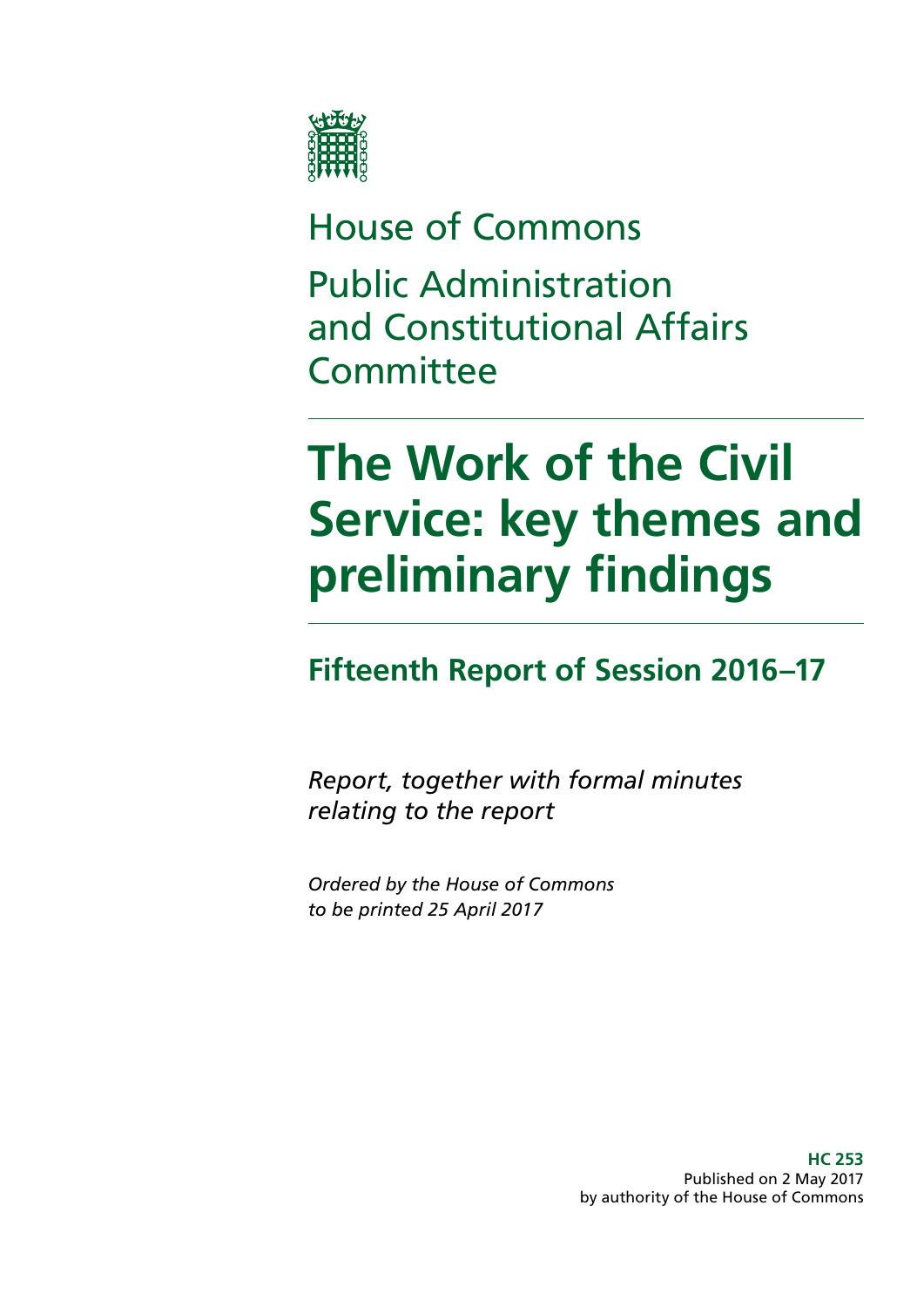#### **Public Administration and Constitutional Affairs**

The Public Administration and Constitutional Affairs Committee is appointed by the House of Commons to examine the reports of the Parliamentary Commissioner for Administration and the Health Service Commissioner for England, which are laid before this House, and matters in connection therewith; to consider matters relating to the quality and standards of administration provided by civil service departments, and other matters relating to the civil service; and to consider constitutional affairs.

#### **Current membership**

[Mr Bernard Jenkin MP](http://www.parliament.uk/biographies/commons/mr-bernard-jenkin/40) *(Conservative, Harwich and North Essex)* (Chair) [Ronnie Cowan MP](http://www.parliament.uk/biographies/commons/ronnie-cowan/4465) (*Scottish National Party, Inverclyde*) [Paul Flynn MP](http://www.parliament.uk/biographies/commons/paul-flynn/545) (*Labour, Newport West*) [Marcus Fysh MP](http://www.parliament.uk/biographies/commons/marcus-fysh/4446) (*Conservative, Yeovil*) [Mrs Cheryl Gillan MP](http://www.parliament.uk/biographies/commons/mrs-cheryl-gillan/18) (*Conservative, Chesham and Amersham*) [Kate Hoey MP](http://www.parliament.uk/biographies/commons/kate-hoey/210) (*Labour, Vauxhall*) [Kelvin Hopkins MP](http://www.parliament.uk/biographies/commons/kelvin-hopkins/2) (*Labour, Luton North*) [Gerald Jones MP](http://www.parliament.uk/biographies/commons/gerald-jones/4501) (*Labour, Merthyr Tydfil and Rhymney*) [Dr Dan Poulter MP](http://www.parliament.uk/biographies/commons/dr-dan-poulter/3932) (*Conservative, Central Suffolk and North Ipswich*) [John Stevenson MP](http://www.parliament.uk/biographies/commons/john-stevenson/3942) (*Conservative, Carlisle)* [Mr Andrew Turner MP](http://www.parliament.uk/biographies/commons/mr-andrew-turner/1426) (*Conservative, Isle of Wight*) The following members were also members of the committee during the

Parliament: [Oliver Dowden MP](http://www.parliament.uk/biographies/commons/oliver-dowden/4441) (*Conservative, Hertsmere*), [Mr David Jones MP](http://www.parliament.uk/biographies/commons/mr-david-jones/1502) (*Conservative, Clwyd West*), [Tom Tugendhat MP](http://www.parliament.uk/biographies/commons/tom-tugendhat/4462) (*Conservative, Tonbridge and Malling*) and [Adam Holloway MP](http://www.parliament.uk/biographies/commons/adam-holloway/1522) (*Conservative, Gravesham*).

#### **Powers**

The Committee is one of the departmental select committees, the powers of which are set out in House of Commons Standing Orders, principally in SO No. 146. These are available on the internet via [www.parliament.uk.](http://www.parliament.uk/)

#### **Publication**

Committee reports are published on the Committee's website at [www.parliament.uk/pacac](http://www.parliament.uk/business/committees/committees-a-z/commons-select/public-administration-and-constitutional-affairs-committee/) and in print by Order of the House.

Evidence relating to this report is published on the [inquiry publications page](http://www.parliament.uk/business/committees/committees-a-z/commons-select/public-administration-and-constitutional-affairs-committee/inquiries/parliament-2015/work-of-the-civil-service-15-16/publications/) of the Committee's website.

#### **Committee staff**

The current staff of the Committee are: Dr Rebecca Davies (Clerk), Ms Rhiannon Hollis (Clerk), Dr Sean Bex (Second Clerk), Dr Patrick Thomas (Committee Specialist), Mr Jonathan Bayliss (Committee Specialist), Ms Penny McLean (Committee Specialist), Ms Rebecca Usden (Committee Specialist), Mr Alex Prior (PhD Scholar), Ana Ferreira (Senior Committee Assistant), Iwona Hankin (Committee Assistant), and Mr Alex Paterson (Media Officer).

#### **Contacts**

All correspondence should be addressed to the Clerk of the Public Administration and Constitutional Affairs Committee, House of Commons, London SW1A 0AA. The telephone number for general enquiries is 020 7219 3268, the Committee's email address is [pacac@parliament.uk](mailto:pacac@parliament.uk).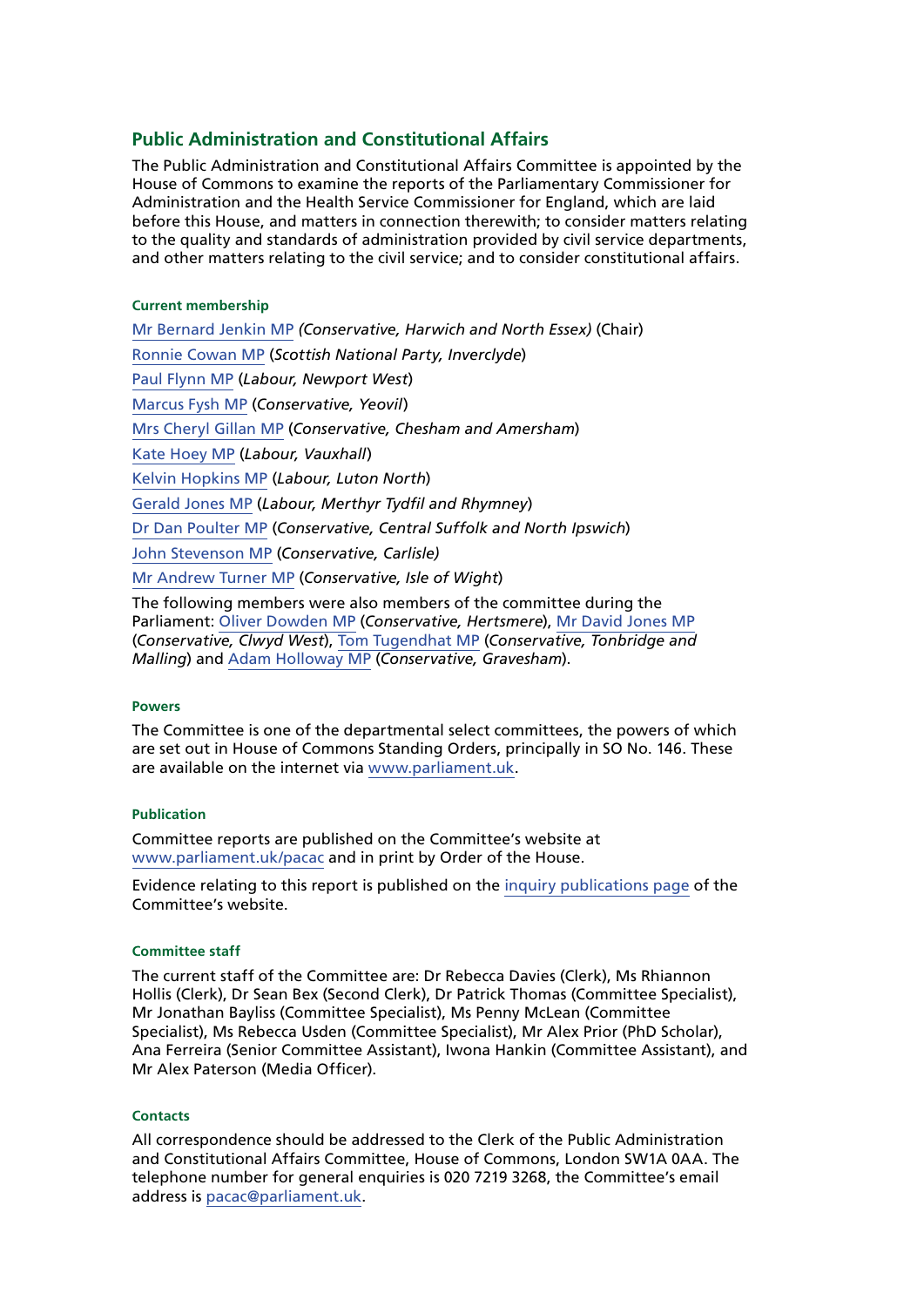# **Contents**

| 1 | <b>Introduction</b>                                              | 3              |
|---|------------------------------------------------------------------|----------------|
|   | Background to the Inquiry                                        | 3              |
|   | Our inquiry                                                      | $\overline{4}$ |
| 2 | <b>Skills and capability</b>                                     | 6              |
|   | Subject specialism and expertise                                 | 6              |
|   | Contracting and commercial capability                            | 7              |
|   | Strategic thinking capability                                    | 8              |
|   | Capability for leaving the EU                                    | 9              |
|   | Training of civil servants                                       | 10             |
| 3 | <b>Relationship between Ministers and officials</b>              | 11             |
|   | Role of Ministers and professional development                   | 13             |
| 4 | <b>Change and reform in the Civil Service</b>                    | 14             |
|   | Civil service efforts to reform                                  | 14             |
|   | <b>Conclusions and recommendations</b>                           | 15             |
|   | <b>Annex 1</b>                                                   | 17             |
|   | <b>Formal Minutes</b>                                            | 20             |
|   | <b>Witnesses</b>                                                 | 21             |
|   | <b>Published written evidence</b>                                | 22             |
|   | List of Reports from the Committee during the current Parliament | 23             |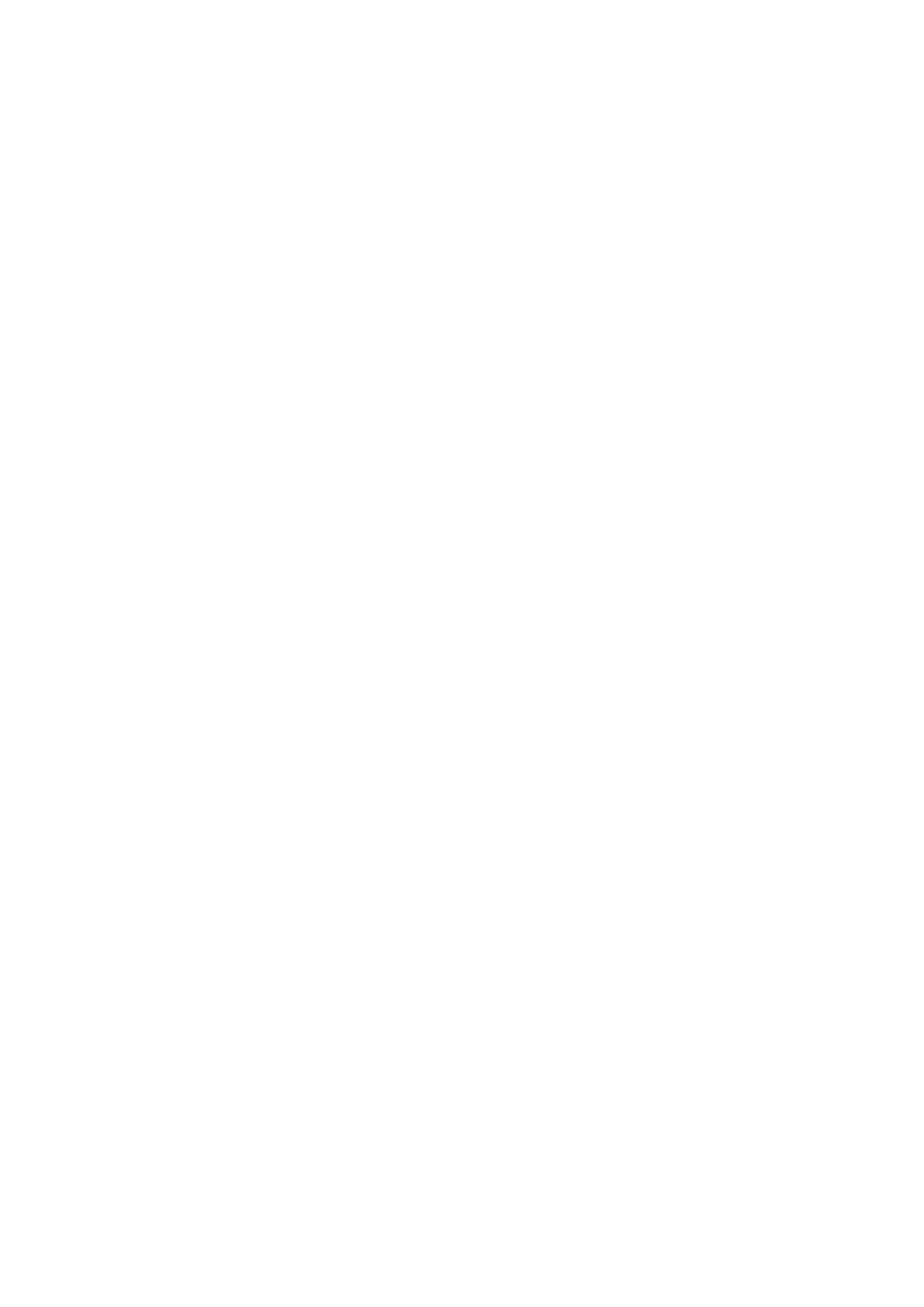# <span id="page-4-0"></span>**1** Introduction

### **Background to the Inquiry**

1. A principal focus of PACAC's work in this Parliament, has been our inquiry into the work and effectiveness of the civil service.<sup>1</sup>

2. During the 2010–15 Parliament, the Government introduced a programme of reform which aimed to make the civil service "more economic and provide faster services to the public".2 However, the outcome of the reforms fell short of expectations. Neither the first civil service Reform Plan of 2012, nor its update twelve months later, attempted to base its proposals on any comprehensive analysis of why some things are successful and some things go wrong in government, and why the civil service appears to find it so hard to learn from success and failure. This was identified as a major failing in the Reform Plan by the Public Administration Select Committee (PASC) in its September 2013 report, *Truth to Power: how Civil Service reform can succeed*.3 PASC built on this work in a report on *Developing Civil Service Skills: a unified approach*.4 This Reform Plan seems to now have been overtaken by the Civil Service Workforce Plan 2016–2020. The Workforce Plan continues elements of the Reform Plan (such as the focus on building skills in project management, digital and commercial) but identifies a need to "up the pace again".<sup>5</sup>

3. Indeed, the result of the EU referendum has had significant implications for Whitehall, which now faces new challenges and a host of new tasks, including:

- Handling negotiations of the withdrawal agreement with the EU.
- Examining the legislative implications of leaving.
- Formulating the UK's new trade policy.
- Taking back responsibility for policy and regulation in a wide range of areas including agriculture and financial services.
- Considering how the return of powers and functions from the EU will affect the devolution settlement in the UK and relations between the governments and parliaments of the UK.
- Establishing post-EU membership relations with the EU and each of the member states.

<sup>1</sup> See also: Tenth Report from the Public Administration and Constitutional Affairs Committee, Session 2016–17, *[Lessons still to be learned from the Chilcot Inquiry](https://www.publications.parliament.uk/pa/cm201617/cmselect/cmpubadm/656/656.pdf)*, HC 656, March 2017; Twelfth Report from the Public Administration and Constitutional Affairs Committee, Session 2016–17, *[Lessons Learned from the EU](https://www.publications.parliament.uk/pa/cm201617/cmselect/cmpubadm/496/496.pdf)  [Referendum](https://www.publications.parliament.uk/pa/cm201617/cmselect/cmpubadm/496/496.pdf)*, April 2017, HC49.

<sup>2</sup> GOV.UK, June 2012, [Civil Service Reform Plan](https://www.gov.uk/government/publications/civil-service-reform-plan)

<sup>3</sup> Eighth Report from the Public Administration Select Committee, Session 2013–14, *[Truth to Power: how Civil](https://www.publications.parliament.uk/pa/cm201314/cmselect/cmpubadm/74/74.pdf)  [Service reform can succeed](https://www.publications.parliament.uk/pa/cm201314/cmselect/cmpubadm/74/74.pdf)*, September 2013, HC 74.

<sup>4</sup> Fourth Report from the Public Administration Select Committee, Session 2014–15, *[Developing Civil Service Skills:](https://www.publications.parliament.uk/pa/cm201415/cmselect/cmpubadm/112/112.pdf)  [a unified approach](https://www.publications.parliament.uk/pa/cm201415/cmselect/cmpubadm/112/112.pdf)*, March 2015, HC 112.

<sup>5</sup> GOV.UK, July 2016, [Civil Service Workforce Plan 2016–2020](https://www.gov.uk/government/uploads/system/uploads/attachment_data/file/536961/civil_service_workforce_strategy_final.pdf)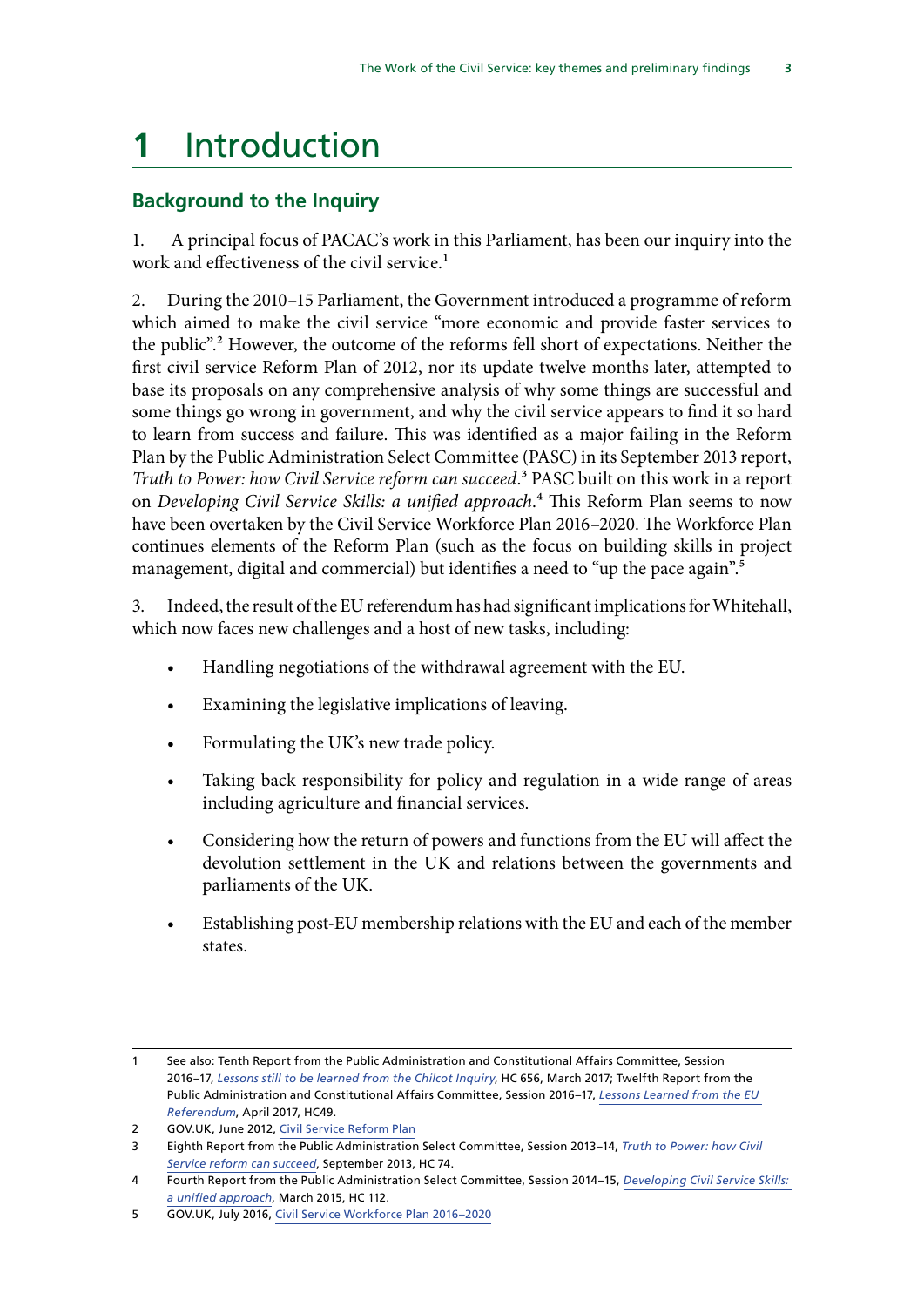<span id="page-5-0"></span>4. We take the view that these challenges make it all the more important that the civil service is clear about its mission and role, and that it understands the principles upon which it is based and the institutional framework within which it operates. They also mean that it is essential that issues affecting civil service effectiveness and capability are addressed. In particular, we see it as vital that this work includes an in-depth consideration of the relationship between Ministers and officials.

5. The 1968 Fulton Report, the last detailed examination of the overall structure, function and future of the civil service, was explicitly barred from considering this topic, leaving it unable to tackle the question of accountability. When the then Prime Minister, Harold Wilson, announced the Fulton Inquiry on the floor of the House in February 1966, he made it clear that:

> the Government's willingness to consider changes in the Civil Service does not imply any intention on their part to alter the basic relationship between Ministers and civil servants. Civil servants, however eminent, remain the confidential advisers of Ministers, who alone are answerable to Parliament for policy; and we do not envisage any change in this fundamental feature of our parliamentary system of democracy.6

PACAC, and our predecessor Committee, PASC, argued that now these issues must be considered, discussed and evaluated. The relationship between Ministers and officials has therefore formed a central theme in our inquiry into the Work of the Civil Service. We believe this is the first time that there has been Select Committee consideration of the relationship between Ministers and officials with the cooperation of the Government and the civil service.

### **Our inquiry**

6. PACAC launched its inquiry into the Work of the Civil Service in April 2016, and issued revised Terms of Reference on 10 November to take into account the result of the EU referendum. PACAC's inquiry during this session has focused on:

- The structure and organisation of the civil service and how appropriate this is for the twenty-first century.
- The attitudes and behaviour that determine the effectiveness of the civil service in delivering Government policy and how well the civil service learns from success and failure.
- The civil service's collective capabilities, including its leadership and governance.
- Civil servants' individual skills.
- Risks to civil service impartiality and accountability.<sup>7</sup>

<sup>6</sup> House of Commons Hansard, 8 February 1966, [Vol.724, Col.210](http://hansard.millbanksystems.com/commons/1966/feb/08/home-civil-service-committee)

<sup>7</sup> The full terms of reference for the inquiry can be found on the Committee's [website](http://www.parliament.uk/business/committees/committees-a-z/commons-select/public-administration-and-constitutional-affairs-committee/inquiries/parliament-2015/work-of-the-civil-service-15-16/publications/)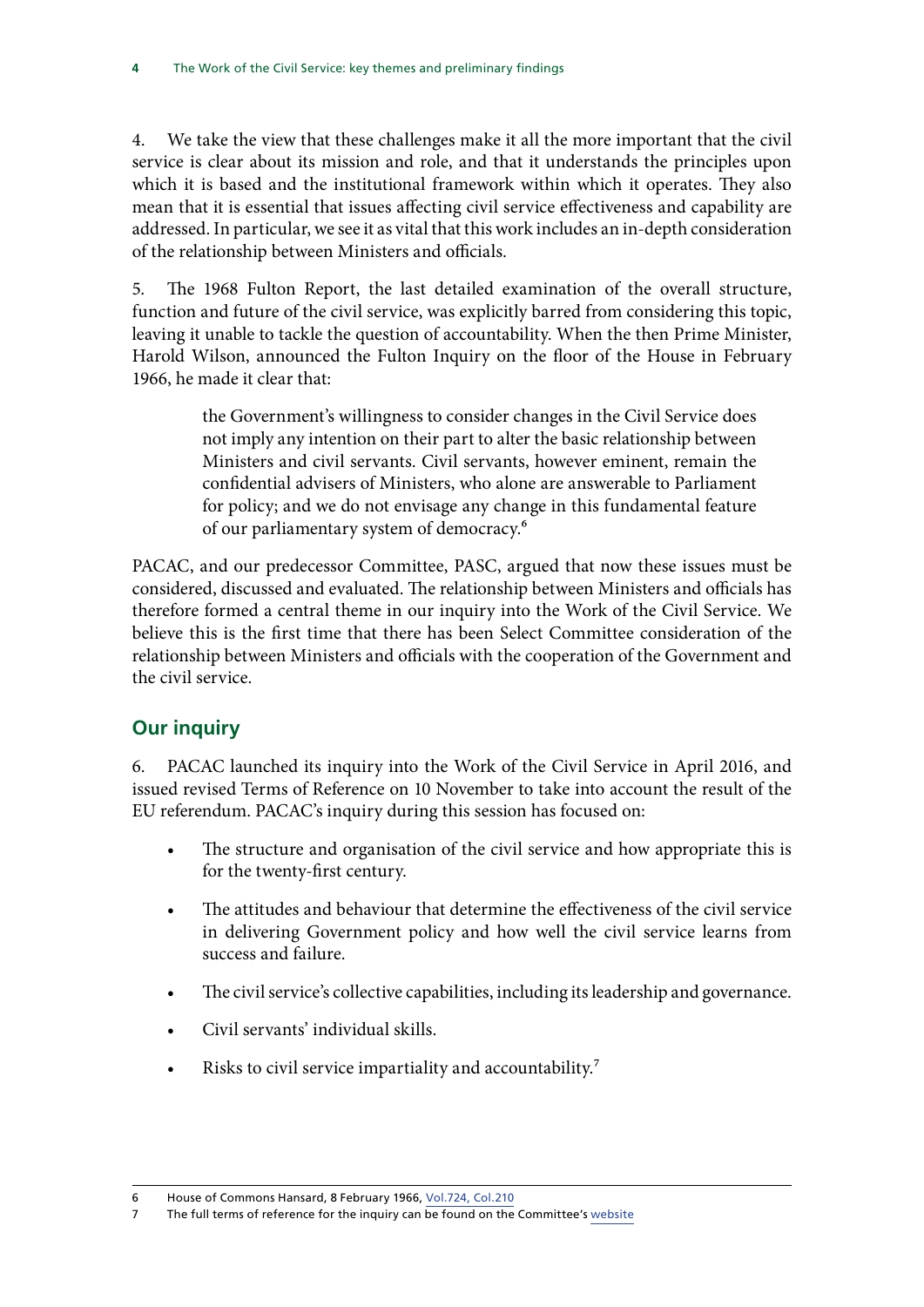7. We held four evidence sessions for this inquiry, alongside two private seminars.<sup>8</sup> The evidence sessions with the former Cabinet Secretaries and the former Head of the Civil Service focused on a broad range of high-level issues including: the purpose of the civil service, its operating model, relationships between Ministers and officials, leadership of the civil service, accountability of civil servants, skills and capability and change and reform. Across these areas of questioning, we sought to identify the attitudes and behaviours that support an effective civil service. Our session with Rupert Soames OBE focused more closely on the Government's commercial capability and its relationship with contractors. The session looked at the Government as a client, the changes and improvements to Government's contract management, issues around accountability for public services that are contracted out, and the importance of the Government-provider relationship. The evidence session with the three Permanent Secretaries examined how Permanent Secretaries understand their role in the civil service, as well as the relationships between Ministers and officials, leadership of the civil service and civil service capabilities and skills. The Committee also received 28 pieces of written evidence for this inquiry, with think tanks, academics, former senior civil servants and a former Minister amongst those providing submissions.9

8. The inquiry has also been informed by the initial findings of private interviews with current and former Ministers, civil servants and special advisers, conducted by Professor Andrew Kakabadse of Henley Business School. The preliminary findings of Professor Kakabadse's work are attached as Annex 1 to this report.<sup>10</sup> We would like to thank all those who contributed to this inquiry, whether through written evidence, oral evidence, seminar, or private interview. We would also like to thank the National Audit Office for providing the Committee with informal briefing material.

9. Given the unexpected announcement of a General Election to be held on 8 June 2017, this report presents the emerging themes and preliminary findings of our inquiry. We also identify a number of further questions to be explored and pursued. We hope that our successor Committee in the next Parliament will resume this important work.

8 18 October 2017: Private seminar on the Work of the Civil Service;

[8 November 2016:](http://data.parliament.uk/writtenevidence/committeeevidence.svc/evidencedocument/public-administration-and-constitutional-affairs-committee/the-work-of-the-civil-service/oral/42977.pdf) Oral evidence session with Lord O'Donnell, former Cabinet Secretary;

[<sup>22</sup> November 2016](http://data.parliament.uk/writtenevidence/committeeevidence.svc/evidencedocument/public-administration-and-constitutional-affairs-committee/the-work-of-the-civil-service/oral/43598.pdf): Oral evidence session with Lord Kerslake, former Head of the Civil Service and Lord Butler, former Cabinet Secretary;

[<sup>24</sup> January 2017](http://data.parliament.uk/writtenevidence/committeeevidence.svc/evidencedocument/public-administration-and-constitutional-affairs-committee/the-work-of-the-civil-service/oral/46076.pdf): Oral evidence session with Rupert Soames OBE, Chief Executive, Serco;

[<sup>7</sup> February 2017](http://data.parliament.uk/writtenevidence/committeeevidence.svc/evidencedocument/public-administration-and-constitutional-affairs-committee/the-work-of-the-civil-service/oral/46865.pdf): Oral evidence session with Sir Robert Devereux, Permanent Secretary, Department for Work and Pensions, Stephen Lovegrove, Permanent Secretary, Ministry of Defence, and Chris Wormald, Permanent Secretary, Department of Health;

<sup>28</sup> February 2017: Private seminar on Strategic Thinking and Capability in the Civil Service (FCO) in Light of Leaving the EU.

<sup>9</sup> The full list of written evidence and a record of all the oral evidence sessions can be accessed on the Committee's [inquiry page](http://www.parliament.uk/business/committees/committees-a-z/commons-select/public-administration-and-constitutional-affairs-committee/inquiries/parliament-2015/work-of-the-civil-service-15-16/publications/).

<sup>10</sup> The summary of Professor Kakabadse's preliminary findings draws from 31 interviews. Interviewees have included civil servants of different grades; current and former Ministers; political advisers, and Non-Executive Directors. The responses have been anonymised.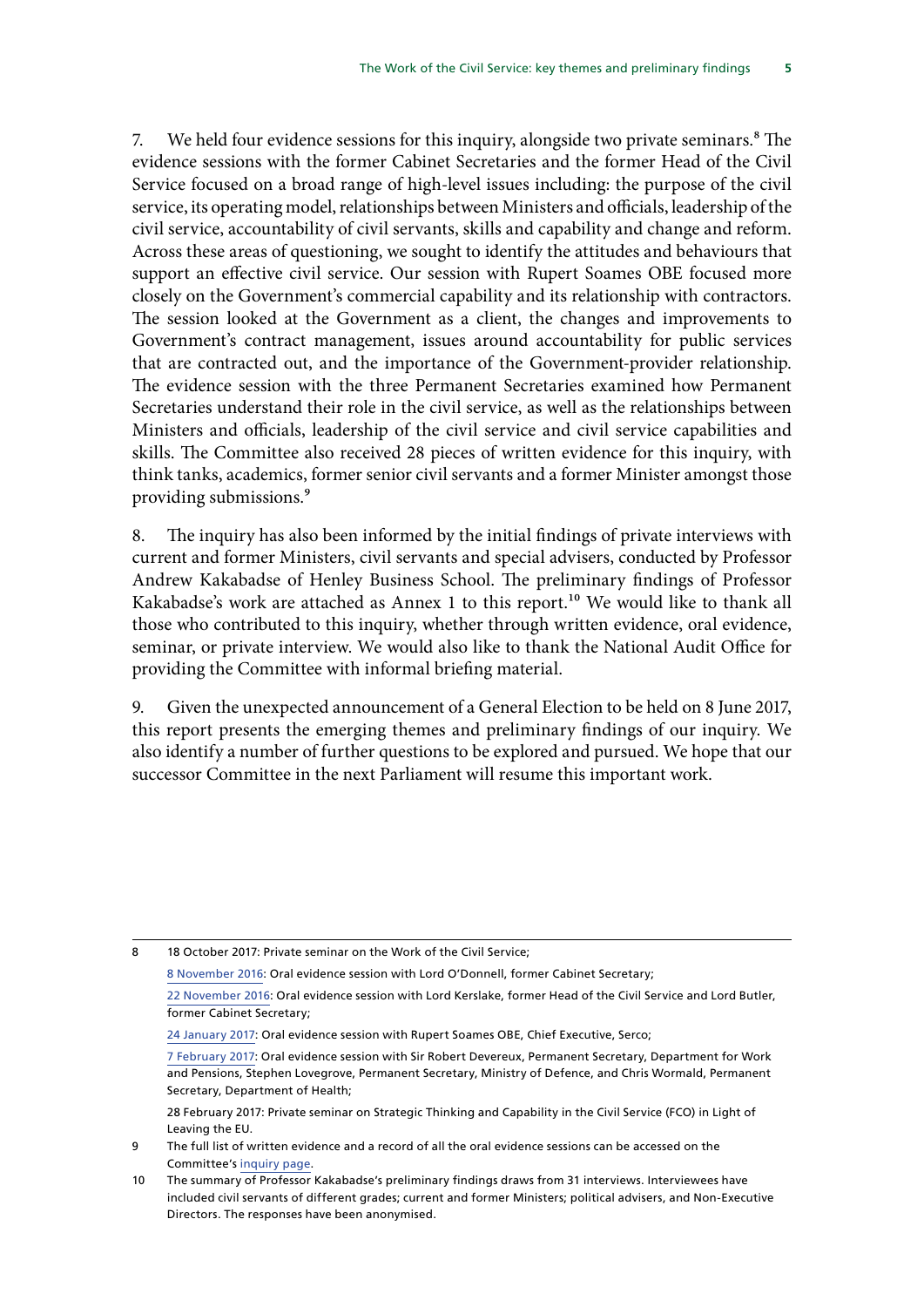# <span id="page-7-0"></span>**2** Skills and capability

10. In recent years, there has been greater focus on ensuring that the civil service possesses sufficient professional skills in areas such as commercial capability. Following the UK's decision to leave the European Union, the civil service is now also considering further areas where it will need to improve capability in order to be equipped for the challenges of the coming years.

### **Subject specialism and expertise**

11. Ministers and former civil servants expressed concern to us about the ways in which subject specialism and expertise is deployed within the civil service. There was no suggestion that departments lacked subject specialists, but rather, that such expertise was not valued highly enough within the civil service. Former Cabinet Minister, Sir Oliver Letwin, wrote that he had observed, with some alarm, the frequent elevation of management skills over subject expertise.<sup>11</sup> He expressed his frustration that a high level of staff turnover, underpinned by incentives on civil servants to change jobs frequently, had led to a situation where, "by the time I had been in my own post for 6 years, I frequently knew more about the history of the issues with which we were dealing than the supposedly 'permanent' civil servants who were meant to be providing me with expert advice".<sup>12</sup>

12. Lord Butler of Brockwell told PACAC that subject specialism was particularly needed in some areas of the Senior Civil Service:

> If you are going to be a Permanent Secretary of a Department like [the Ministry of Defence], you need to have had a lot of training and development in the business of that Department. It should not just be thrown open for anybody to apply and the most able person appointed to it regardless of what their experience is. That will not work.<sup>13</sup>

Notably, Stephen Lovegrove, the current Permanent Secretary of the MoD, rejected this view. He told PACAC that whilst having neither defence, nor permanent secretary experience would have made the role difficult, "I do think it is possible to do it as an experienced Permanent Secretary with comparatively little defence experience".<sup>14</sup>

13. **The treatment of subject specialism and expertise within the civil service is an area which would benefit from further exploration.** *We invite a successor Committee, to explore in more depth whether Ministers feel that the advice they receive from the civil service is grounded in sufficient subject expertise. A successor Committee may also*  wish to consider: how turnover and circulation of staff affects knowledge retention in *specialist policy areas; whether the civil service place a high enough premium on subject expertise; and whether the balance right between those who bring expertise and those have a broader, more generalist perspective.*

<sup>11</sup> Rt Hon Sir Olver Letwin MP ([WCS 27](http://data.parliament.uk/writtenevidence/committeeevidence.svc/evidencedocument/public-administration-and-constitutional-affairs-committee/the-work-of-the-civil-service/written/47070.pdf))

<sup>12</sup> Rt Hon Sir Olver Letwin MP ([WCS 27](http://data.parliament.uk/writtenevidence/committeeevidence.svc/evidencedocument/public-administration-and-constitutional-affairs-committee/the-work-of-the-civil-service/written/47070.pdf))

<sup>13</sup> [Q104](http://data.parliament.uk/writtenevidence/committeeevidence.svc/evidencedocument/public-administration-and-constitutional-affairs-committee/the-work-of-the-civil-service/oral/43598.pdf) (Lord Butler of Brockwell)

<sup>14</sup> [Q268](http://data.parliament.uk/writtenevidence/committeeevidence.svc/evidencedocument/public-administration-and-constitutional-affairs-committee/the-work-of-the-civil-service/oral/46865.pdf) (Stephen Lovegrove)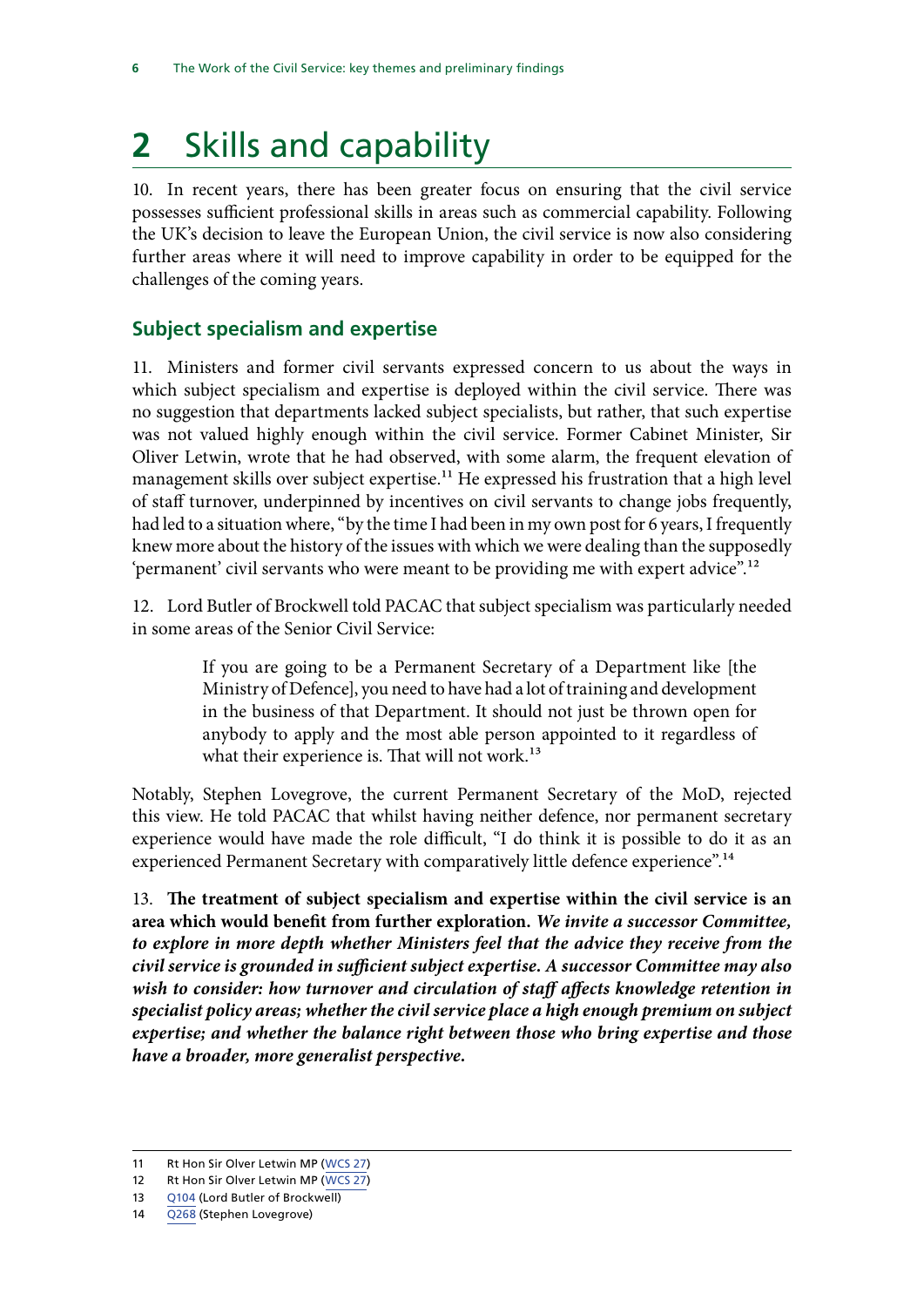### <span id="page-8-0"></span>**Contracting and commercial capability**

14. Recent figures from the National Audit Office (NAO) for public sector spending 2014–15 show that the public sector now "spends more money on contracts than it spends on providing services itself".15 According to the NAO, during 2014–15 the public sector spent £242 billion on external suppliers (31% of public sector spending), whilst it spent  $£194$  billion on staff costs (26% of public sector spending) and £218 billion on benefits  $(30\% \text{ of public spending}).$ <sup>16</sup>

15. Considering how much the business of government now involves delivering public services through private contractors, we felt it was important to investigate government capability in this area. The Public Accounts Committee (PAC) has carried out significant work on these issues in recent years, publishing a report in 2014 on *Transforming contract management* and a 2016 progress review.<sup>17</sup> PACAC sought to complement this work by exploring further possible improvements to government contract management, issues around accountability for outsourced public services and the relationship between government and providers. We began by taking evidence from the CEO of Serco, Rupert Soames OBE.

16. Our early findings pointed to an insufficient focus in government on ensuring that contracts deliver desired outcomes. This is not to say that government fails to track provider performance. On the contrary, Mr Soames told the Committee that "there are absurd numbers of key performance indicators and measures on contracts".<sup>18</sup> Rather, he suggested that key performance indicators (KPIs) should focus more on delivery of services rather than on process.<sup>19</sup> Mr Soames also argued that the Government needed to be more flexible in allowing for change over the life of contracts:

> What you need to recognise on this is that things change through the life of a contract and if there is one thing that the Government and the civil service need to accept it is that you are better off putting a structure that is flexible enough to allow change.<sup>20</sup>

He concluded that "a way of flexing and changing contracts in flight once they are going should be a major area of improvement".21 It strikes us that strong relationships and trust between the Government and their providers would support such flexibility.

17. Giving evidence to the PAC in 2014, Rupert Soames emphasised that private contractors themselves must approach the delivery of public services with a 'duty of care' to the taxpayer and service users.22 The PAC's subsequent 2014 report on *Transforming Contract Management* recommended that government should work with contractors to

<sup>15</sup> National Audit Office, November 2016, *[Commercial and contract management: insights and emerging best](https://www.nao.org.uk/wp-content/uploads/2016/11/Commercial-and-contract-management-insights-and-emerging-best-practice.pdf)  [practice](https://www.nao.org.uk/wp-content/uploads/2016/11/Commercial-and-contract-management-insights-and-emerging-best-practice.pdf)*.

<sup>16</sup> *Ibid*

<sup>17</sup> Twenty-third Report from the Public Accounts Committee, Session 2014–15, *[Transforming contract management](https://www.publications.parliament.uk/pa/cm201415/cmselect/cmpubacc/585/585.pdf)*, December 2014, HC 585; Thirty-second Report from the Public Accounts Committee, Session 2015–2016, *[Transforming contract management: progress review](https://www.publications.parliament.uk/pa/cm201516/cmselect/cmpubacc/711/711.pdf)*, March 2016, HC 711.

<sup>18</sup> [Q190](http://data.parliament.uk/writtenevidence/committeeevidence.svc/evidencedocument/public-administration-and-constitutional-affairs-committee/the-work-of-the-civil-service/oral/46076.pdf) (Rupert Soames)

<sup>19</sup> [Q191](http://data.parliament.uk/writtenevidence/committeeevidence.svc/evidencedocument/public-administration-and-constitutional-affairs-committee/the-work-of-the-civil-service/oral/46076.pdf) (Rupert Soames)

<sup>20</sup> [Q188](http://data.parliament.uk/writtenevidence/committeeevidence.svc/evidencedocument/public-administration-and-constitutional-affairs-committee/the-work-of-the-civil-service/oral/46076.pdf) (Rupert Soames)

<sup>21</sup> [Q208](http://data.parliament.uk/writtenevidence/committeeevidence.svc/evidencedocument/public-administration-and-constitutional-affairs-committee/the-work-of-the-civil-service/oral/46076.pdf) (Rupert Soames)

<sup>22</sup> Oral evidence taken before the Public Accounts Committee, 8 September 2014, *[Contract management across the](http://data.parliament.uk/writtenevidence/committeeevidence.svc/evidencedocument/public-accounts-committee/transforming-government-contract-management/oral/12386.pdf)  [Ministry of Justice and the Home Office](http://data.parliament.uk/writtenevidence/committeeevidence.svc/evidencedocument/public-accounts-committee/transforming-government-contract-management/oral/12386.pdf)*, HC 585, Q67.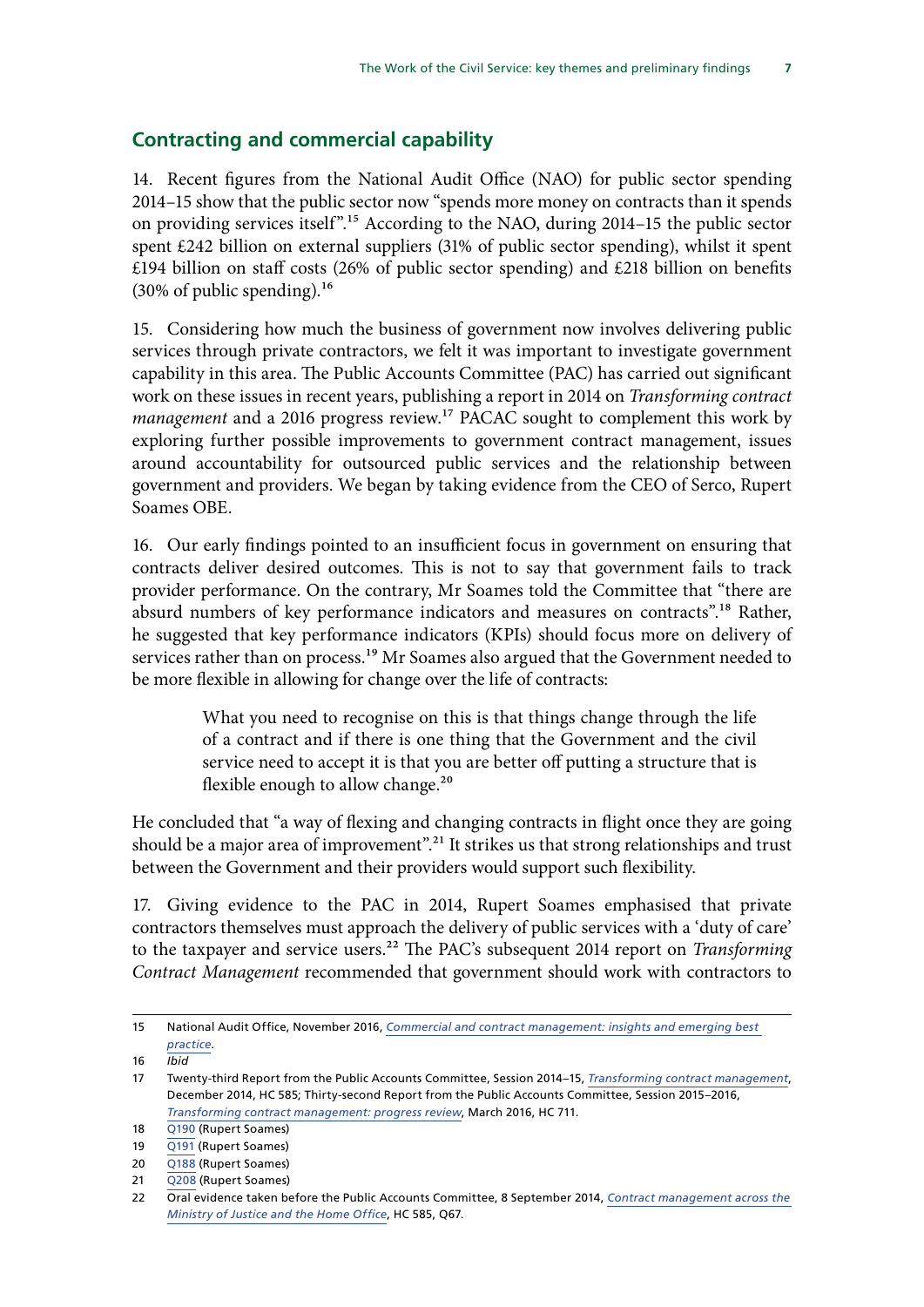<span id="page-9-0"></span>"define what obligations a duty of care should entail".<sup>23</sup> In evidence to this Committee in 2017, Mr Soames said that contractors could display a duty of care towards the taxpayer "by making sure that we deliver in a safe, careful and appropriate manner the services that we have been contracted to supply".<sup>24</sup> Mr Soames also emphasised that he thought it was "entirely appropriate" that Serco was called before Select Committees and held accountable for delivering on its responsibilities.<sup>25</sup>

18. *We invite our successor Committee to continue our investigation of the relationship between the Government and private contractors, and to explore in more depth: how well the Government ensures that the desired outcomes of contracts are successfully delivered; what further improvements could be made to the way government manages contracts; how well the Government builds trust and understanding between the staff of contractors and the key staff in government; and how accountability for service failure should be decided and ensured.*

### **Strategic thinking capability**

19. Our predecessor Committee, PASC, published three reports in the 2010–15 Parliament on strategic thinking in government.26 Its third report of session 2014–15, *Leadership for the long term: Whitehall's capacity to address future challenges*, recommended that:

> Early in the next Parliament, the Government needs to set out how it will improve the machinery of government and better educate civil servants at all levels to think about systemic risk, risk management, uncertainty and future challenges… The capacity to analyse, assess and plan for the future should be used better to underpin far-reaching decisions on systemic issues such as infrastructure, technology, financial regulation, defence and security.<sup>27</sup>

We remain concerned that these issues have not yet been addressed within government, and we found it noteworthy that Sir John Chilcot, in his evidence to the Liaison Committee in November 2016, suggested that the civil service lacks the capability it needs in strategic thinking and analysis.<sup>28</sup> We learned from our private seminar on strategic thinking and capability in the civil service in light of leaving the EU, that both limited resources and an aversion to engaging external expertise were major challenges to strategic thinking in the Foreign and Commonwealth Office.

<sup>23</sup> Twenty-third Report from the Public Accounts Committee, Session 2014–15, *[Transforming contract management](https://www.publications.parliament.uk/pa/cm201415/cmselect/cmpubacc/585/585.pdf)*, HC 585.

<sup>24</sup> [Q213](http://data.parliament.uk/writtenevidence/committeeevidence.svc/evidencedocument/public-administration-and-constitutional-affairs-committee/the-work-of-the-civil-service/oral/46076.pdf) (Rupert Soames)

<sup>25</sup> [Q216](http://data.parliament.uk/writtenevidence/committeeevidence.svc/evidencedocument/public-administration-and-constitutional-affairs-committee/the-work-of-the-civil-service/oral/46076.pdf) (Rupert Soames)

<sup>26</sup> First Report from the Public Administration Select Committee, Session 2010–11, *[Who does UK National Strategy?](http://www.publications.parliament.uk/pa/cm201011/cmselect/cmpubadm/435/435.pdf)*, October 2010, HC 435; Twenty Fourth Report from the Public Administration Select Committee, Session 2010–12, *[Strategic thinking in Government: without National Strategy, can viable Government strategy emerge](http://www.publications.parliament.uk/pa/cm201012/cmselect/cmpubadm/1625/1625.pdf)*, April 2012, HC 1625; Third Report from the Public Administration Select Committee, Session 2014–15, *[Leadership for](http://www.publications.parliament.uk/pa/cm201415/cmselect/cmpubadm/669/669.pdf)  [the long term: Whitehall's capacity to address future challenges](http://www.publications.parliament.uk/pa/cm201415/cmselect/cmpubadm/669/669.pdf)*, March 2015, HC 669.

<sup>27</sup> Third Report from the Public Administration Select Committee, Session 2014–15, *[Leadership for the long term:](http://www.publications.parliament.uk/pa/cm201415/cmselect/cmpubadm/669/669.pdf)  [Whitehall's capacity to address future challenges](http://www.publications.parliament.uk/pa/cm201415/cmselect/cmpubadm/669/669.pdf)*, March 2015, HC 669.

<sup>28</sup> Oral evidence taken before the Liaison Committee, 2 November 2016, *[Follow](http://www.parliament.uk/documents/commons-committees/liaison/John-Chilcot-oral-evidence.pdf) up to [the](http://www.parliament.uk/documents/commons-committees/liaison/John-Chilcot-oral-evidence.pdf) Chilcot Report*, HC 689, Q69.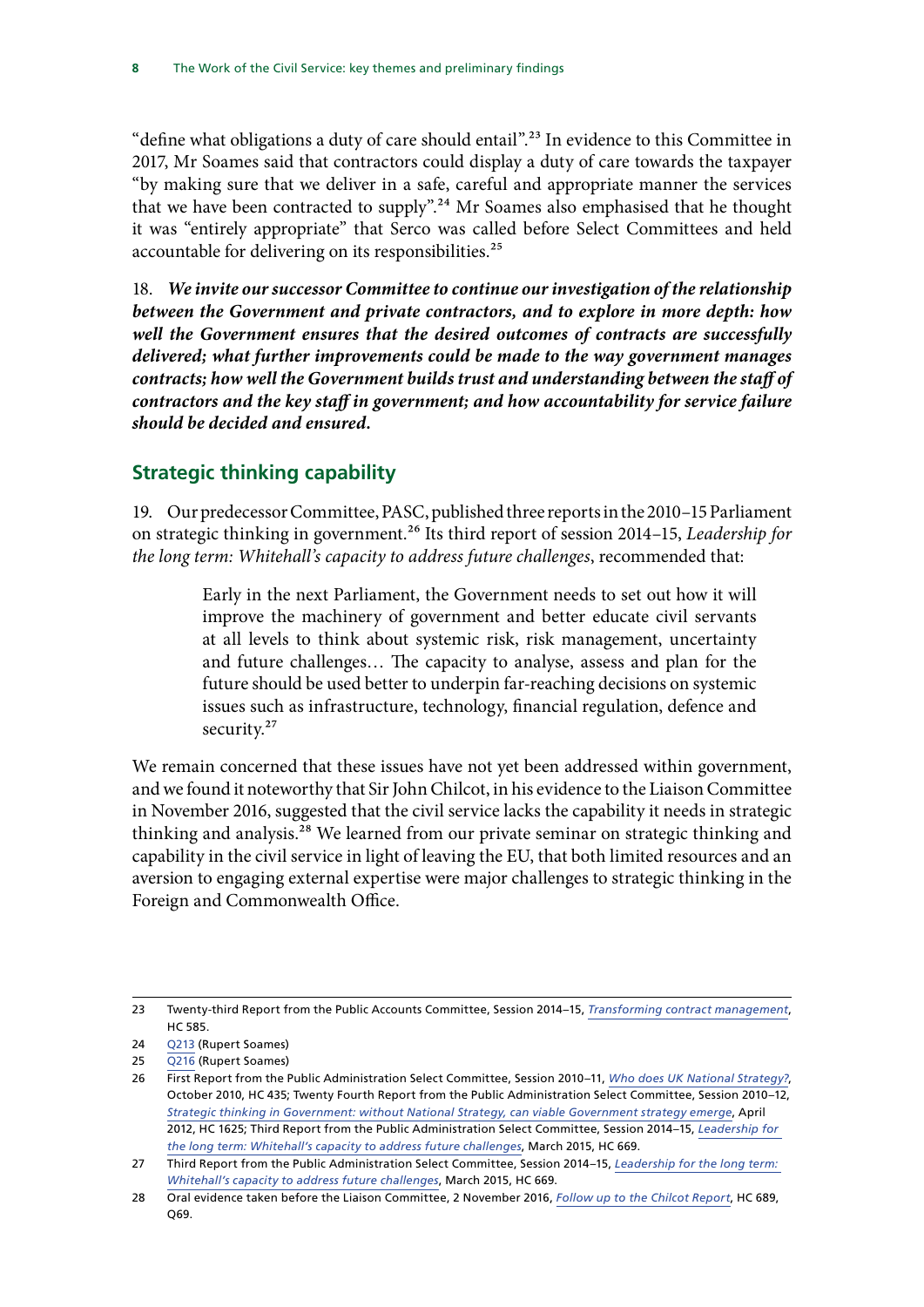<span id="page-10-0"></span>20. *We invite our successor Committee to consider how the Government can ensure that it possesses the necessary resources and capability to underpin its key policy decisions with clear strategic thinking.*

#### **Capability for leaving the EU**

21. A March 2017 report from the National Audit Office (NAO) on *Capability in the civil service* revealed that there has been a 26% reduction in the number of civil servants since 2006.29 This fact takes on particular significance when considering the challenges and demands faced by the civil service as the UK approaches exit negotiations. The Institute for Government (IfG) noted, in its December 2016 report, *Whitehall's preparation for the UK's exit from the EU*, which draws from interviews with senior civil servants across nine Whitehall departments, that "the challenge for Whitehall is not skills but capacity" and warns that officials are "overcommitted to delivering their 'business as usual work'… and pre-existing programmes".<sup>30</sup> They also found that there was uncertainty about where extra resources would come from. According to the IfG, the solution must involve reprioritising programmes, because the resources that are in demand are core to the civil service, and so the gap cannot solely be plugged through outsourcing staff.<sup>31</sup>

22. In light of this, we have been concerned to learn that one of the early findings from Professor Kakabadse's private interviews is that the civil service struggles to prioritise successfully:

> Unique to the Civil Service is the fracture point of lack of prioritisation. Too many projects, programmes of activity, policy delivery commitments are being pursued simultaneously with little chance of successful fruition.<sup>32</sup>

23. A further paper from the Institute for Government in March 2017 set out four areas where leaving the EU will make demands on civil service capacity: analysis, coordination, legislation and delivery.<sup>33</sup> Arguably, the strain that leaving the EU places on the civil service can already be seen in other areas of government business. The Financial Times reported in April 2017, that the Government is automatically renewing hundreds of contracts that were due to expire in 2016/17, because civil servants are too preoccupied with leaving the EU to focus on procurement. Tom Gash, a senior fellow at the Institute for Government, is quoted criticising the Government's decision to extend a large number of contracts: "Extensions should be the exception not the rule, as they represent a missed opportunity for finding better ways of designing services, reducing costs and increasing competition".<sup>34</sup>

24. *We strongly encourage any successor Committee to follow closely the issue of the civil service's capability for leaving the EU in the new Parliament, and to press the Government to ensure that the civil service is appropriately skilled, resourced and focused to meet the significant challenges that it faces both over the course of the negotiations and following the UK's exit from the European Union.*

31 *Ibid.*

<sup>29</sup> National Audit Office, March 2017, *[Capability in the civil service](https://www.nao.org.uk/wp-content/uploads/2017/03/Capability-in-the-civil-service.pdf)*, HC 919.

<sup>30</sup> Institute for Government, December 2016, *[Whitehall's preparation for the UK's exit from the EU](https://www.instituteforgovernment.org.uk/sites/default/files/publications/IFGJ5003_Whitehalls_preparation_131216_V10.pdf)*.

<sup>32</sup> A note by Professor Kakabadse summarising the key emergent findings from his interviews is attached to this report as Annex 1

<sup>33</sup> Institute for Government, March 2017, *[The civil service after Article 50](https://www.instituteforgovernment.org.uk/sites/default/files/publications/IFGJ5327_Report_Brexit_Civil_Service_080317_WEB.pdf)*

<sup>34</sup> *Financial Times*, April 2017, [UK outsourcing deals extended because of Brexit workload.](https://www.ft.com/content/fa80d526-1b7a-11e7-a266-12672483791a)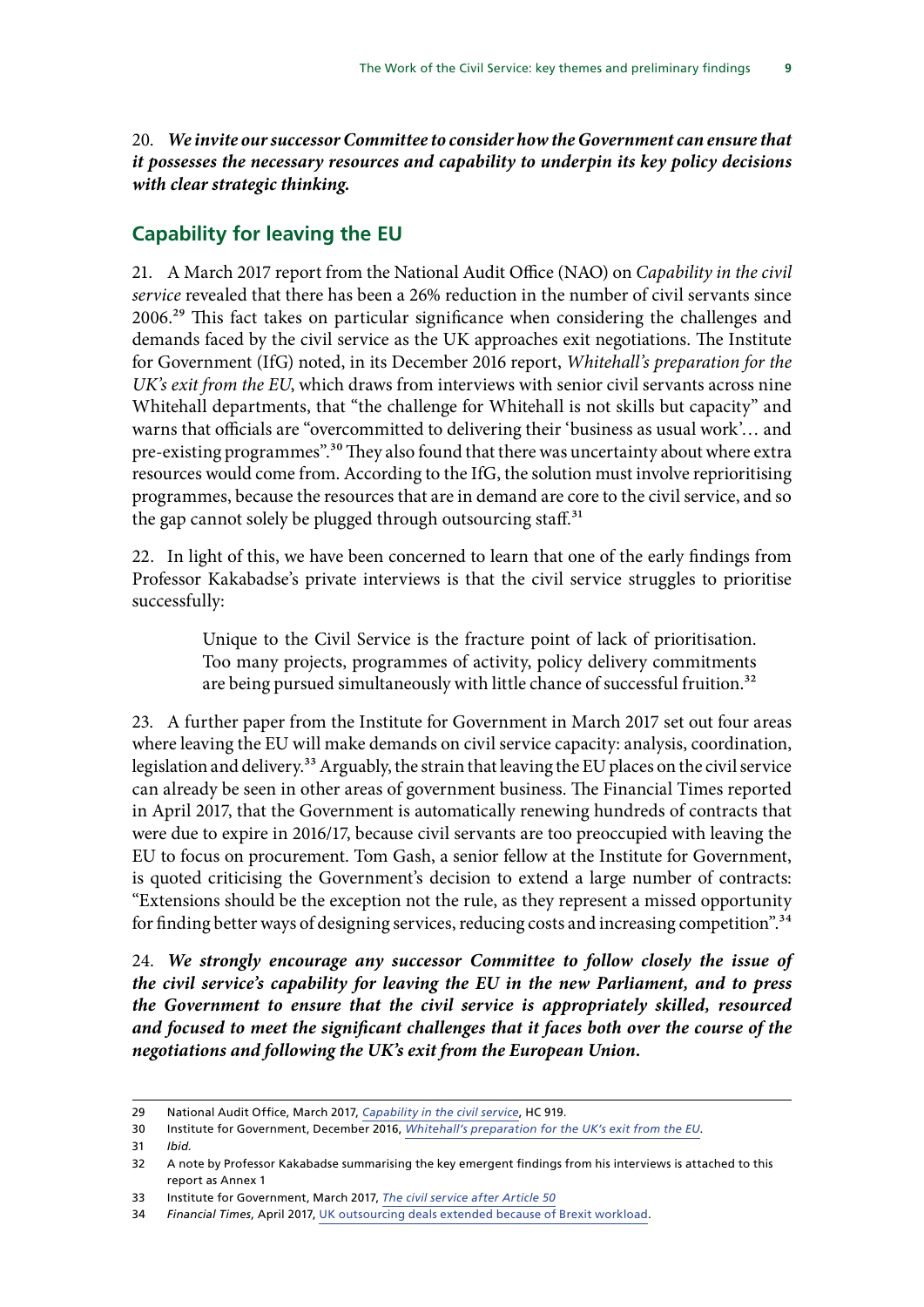### <span id="page-11-0"></span>**Training of civil servants**

25. Before its closure in March 2012, the National School of Government, as part of the Cabinet Office, ran training courses for civil servants from its facility at Sunningdale Park or from centres in Edinburgh and London. Our predecessor Committee, PASC, in its 2014 report on Civil Service Skills, identified that the abolition of the National School of Government and establishment instead of Civil Service Learning had "resulted in a lighter and narrower training provision".<sup>35</sup>

26. The civil service has placed a notable emphasis in recent years on the importance of cultivating effective leaders, both within the Senior Civil Service and throughout the grading structure. This has involved the development of a Civil Service Leadership Statement and the establishment of the Civil Service Leadership Academy.<sup>36</sup> The plan for the Civil Service Leadership Academy is outlined under the third commitment of the Civil Service Workforce Plan 2016–2020, to "develop world-class leaders". According to the Plan:

> The academy will work with leading educational institutions and thought leaders to promote an ethos of excellence, where leaders learn from each other. This will help develop leaders who are confident, inspiring and able to create a culture where staff are empowered, listened to and valued.<sup>37</sup>

In the Plan, the Government commits to complete the first stage of the Academy's launch by March 2017. Questions remain over how effective the new Academy will be in strengthening leadership capability within the civil service, and whether the learning that will be provided is sufficient to equip civil servants for the challenges they face.

27. In March this year, PACAC visited the Canada School of Public Service in Ottawa, which provides the foundation learning for all Canadian civil servants, as well as teaching the technical skills required in government. It places great emphasis on personal development and the development of leaders. It is conscious of the values and principles which underpin successful leadership in the Public Service, and openly promotes favourable behaviour and attitudes. The UK could learn much from the Canadian experience.

28. *We hope a successor Committee will investigate how the civil service ensures that learning from the Civil Service Leadership Academy makes a significant difference in each department, and whether training gaps still exist following the closure of the National School of Government in 2012. In particular, we invite our successor Committee to consider whether the Leadership Academy should form the foundations of a more substantial and permanent school of government.*

<sup>35</sup> Fourth Report from the Public Administration Select Committee, Session 2014–15, [Developing Civil Service Skills:](https://www.publications.parliament.uk/pa/cm201415/cmselect/cmpubadm/112/112.pdf)  [a unified approach](https://www.publications.parliament.uk/pa/cm201415/cmselect/cmpubadm/112/112.pdf), March 2015, HC 112.

<sup>36</sup> *GOV.UK*, August 2016, [Civil Service Leadership Statement.](https://www.gov.uk/government/publications/civil-service-leadership-statement/civil-service-leadership-statement)

<sup>37</sup> *GOV.UK*, July 2016, [Civil Service Workforce Plan 2016 – 2020](https://www.gov.uk/government/uploads/system/uploads/attachment_data/file/536961/civil_service_workforce_strategy_final.pdf).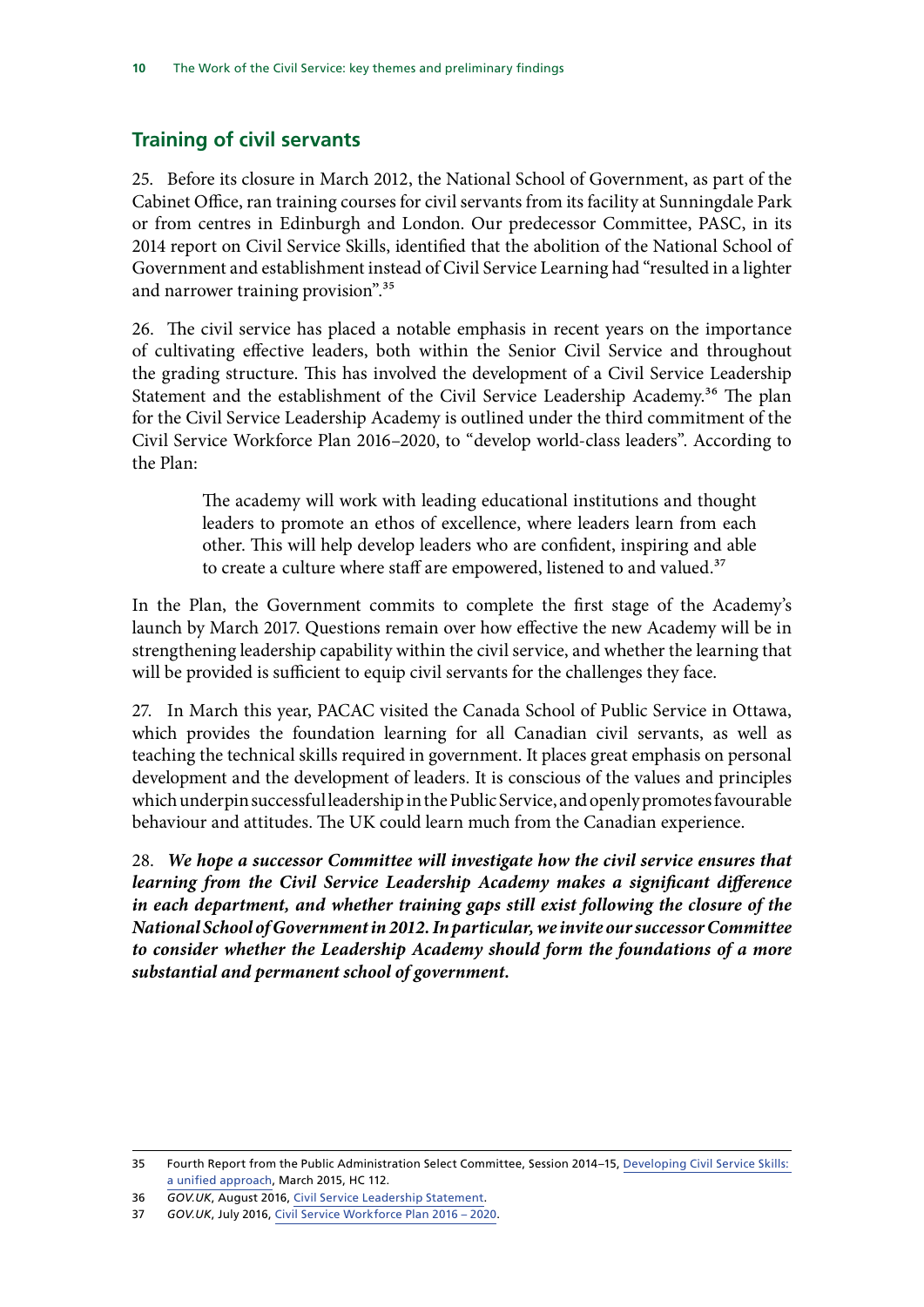# <span id="page-12-0"></span>**3** Relationship between Ministers and officials

### *Ministers and Civil Servants*

29. Tensions exist between senior civil servants and the politicians they serve. PACAC's Specialist Adviser, Professor Andrew Kakabadse, drawing from the emerging findings based on private interviews, describes the relationship between Ministers and Permanent Secretaries as "the critical fracture point in the Civil Service structure" leading to a consequential "further fracture between policy generation and delivery".38

30. The three serving Permanent Secretaries who appeared before the Committee described positive relationships between Ministers and officials and asserted that they had never found it difficult to have an open and honest conversation with their Secretaries of State.<sup>39</sup> Other former civil servants, not currently serving, have pointed to a strain in the relationship. In written evidence, Sir David Normington, the former First Civil Service Commissioner and Commissioner for Public Appointments, warns that, while he does not believe there is an immediate threat to civil service impartiality,

> I am concerned at what I see as a slow deterioration over time in the trust between Ministers and civil servants: with more willingness from Ministers to criticise civil servants in public; more leaks from within the Civil Service; a greater tendency to hold civil servants at arm's length and not to form with them the close partnership, on which effective Government relies.<sup>40</sup>

31. Professor Kakabadse's emergent findings also reveal that the traditional boundaries between the respective roles of Ministers and civil servants seem now to be less distinct than in the past:

> A previously held clarity between Minister and Public Servant now seems blurred, with certain Ministers relying on their Perm Sec, others having a tense relationship with their Perm Sec and others over-involved in details concerning policy execution/the running of the department and not paying sufficient attention to the bigger picture. $41$

Sir David Normington recommended that the rules governing the relationship between Ministers and officials should be consolidated and clarified:

> At present the "rules" governing Ministers, civil servants and special advisers are to be found in too many [different] documents … This makes the rules of engagement easy to misrepresent or evade and there is no clear responsibility for their enforcement. What is needed is, what might be called, a "new compact" between the Government and the Civil Service, bringing together in one place in more compelling language the basic principles of the partnership between Ministers, civil servants and special advisers.<sup>42</sup>

<sup>38</sup> See Annex 1.

<sup>39</sup> [Q249](http://data.parliament.uk/writtenevidence/committeeevidence.svc/evidencedocument/public-administration-and-constitutional-affairs-committee/the-work-of-the-civil-service/oral/46865.pdf); [Q254](http://data.parliament.uk/writtenevidence/committeeevidence.svc/evidencedocument/public-administration-and-constitutional-affairs-committee/the-work-of-the-civil-service/oral/46865.pdf)

<sup>40</sup> Sir David Normington ([WCS 25\)](http://data.parliament.uk/writtenevidence/committeeevidence.svc/evidencedocument/public-administration-and-constitutional-affairs-committee/the-work-of-the-civil-service/written/46384.pdf)

<sup>41</sup> See Annex 1.

<sup>42</sup> Sir David Normington ([WCS 25\)](http://data.parliament.uk/writtenevidence/committeeevidence.svc/evidencedocument/public-administration-and-constitutional-affairs-committee/the-work-of-the-civil-service/written/46384.pdf)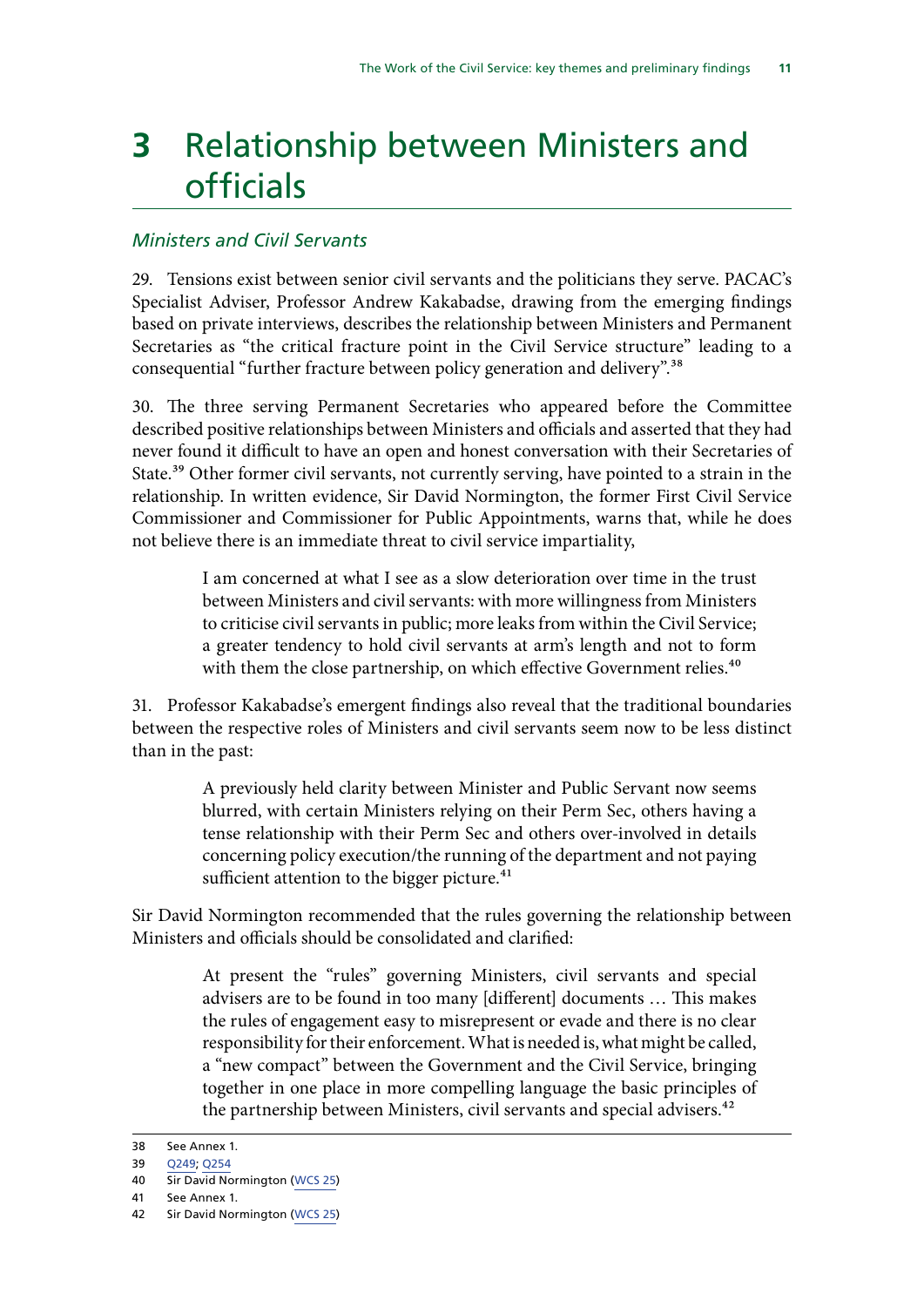Stephen Lovegrove, however, argued that "too much codification in this area, over and above the standard accounting officer rules, is probably going to be more obstructive than helpful".<sup>43</sup>

#### *Special Advisers*

32. Special advisers were seen by most witnesses to play a broadly positive role. Chris Wormald, told us that in providing Ministers with political advice, special advisers were "one of the things that allows the civil service to be politically neutral".<sup>44</sup> Professor Kakabadse's findings show that special advisers can also support and facilitate the work of civil servants:

> Perm Secs/DGs report they highly value Special Political Advisers (SPADs) as a working relationship has evolved whereby SPADs facilitate and position key messages from Civil Servants to be positively received by Ministers.<sup>45</sup>

33. A recurring theme for this Committee regarding the relationship between Ministers and officials has been the question of accountability. The established accountability arrangements for the civil service, known as the Haldane doctrine, and amplified by the Armstrong memorandum,<sup>46</sup> whereby the Minister is accountable to Parliament and civil servants accountable only to the Minister, have come under increasing analysis and scrutiny in recent years. As the size and complexity of the work of departments has grown, there have been reports from the Institute for Government, the NAO, and our predecessor Committee, PASC, exploring whether the systems through which civil servants are held to account for delivery of this work remain adequate and appropriate.<sup>47</sup> There have also been notable public disagreements between politicians and civil servants about to whom and for what civil servants should be held to account.<sup>48</sup> In his written evidence, Sir David Normington suggests that the Haldane principles are no longer appropriate as the Minister is no longer solely responsible for delivery. He calls for:

> Updating the Haldane principles, as proposed in an earlier PACAC [PASC] report, so that Ministers are no longer be held accountable for everything that happens in their Department and greater emphasis is placed on shared accountability.49

34. **We view our examination of the relationship between Ministers and officials as a cornerstone of our inquiry into the work of the civil service. We believe that this is the first time there has been Select Committee consideration of this question with the active support of government and the civil service.** *We would strongly encourage a successor Committee, working in cooperation with Government, to take forward our* 

<sup>43</sup> Q [260](http://data.parliament.uk/writtenevidence/committeeevidence.svc/evidencedocument/public-administration-and-constitutional-affairs-committee/the-work-of-the-civil-service/oral/46865.pdf) (Stephen Lovegrove)

<sup>44</sup> Q [256](http://data.parliament.uk/writtenevidence/committeeevidence.svc/evidencedocument/public-administration-and-constitutional-affairs-committee/the-work-of-the-civil-service/oral/46865.pdf) (Chris Wormald)

<sup>45</sup> See Annex 1.

<sup>46</sup> In February 1985, Lord Robert Armstrong, then Cabinet Secretary and Head of the Home Civil Service, issued a note on civil servants' duties and responsibilities in relation to Ministers, which has become known as the 'Armstrong Memorandum'

<sup>47</sup> Institute for Government, December 2013, *[Accountability at the Top: Supporting Effective Leadership in](https://www.instituteforgovernment.org.uk/sites/default/files/publications/Accountability%20at%20the%20top%20-%20final.pdf)  [Whitehall](https://www.instituteforgovernment.org.uk/sites/default/files/publications/Accountability%20at%20the%20top%20-%20final.pdf)*; National Audit Office, February 2016, *[Accountability to Parliament for taxpayers' money](https://www.nao.org.uk/wp-content/uploads/2016/02/Accountability-for-Taxpayers-money.pdf)*, HC 849; Eighth Report from the Public Administration Select Committee, Session 2013–14, [Truth to Power: how Civil](https://www.publications.parliament.uk/pa/cm201314/cmselect/cmpubadm/74/74.pdf)  [Service reform can succeed](https://www.publications.parliament.uk/pa/cm201314/cmselect/cmpubadm/74/74.pdf), September 2013, HC 74.

<sup>48</sup> See for e.g. *The Guardian*, March 2012, [Ex-civil service chief accused of acting as 'shop steward'](https://www.theguardian.com/politics/2012/mar/15/ex-civil-service-chief-accused).

<sup>49</sup> Sir David Normington ([WCS 25\)](http://data.parliament.uk/writtenevidence/committeeevidence.svc/evidencedocument/public-administration-and-constitutional-affairs-committee/the-work-of-the-civil-service/written/46384.pdf)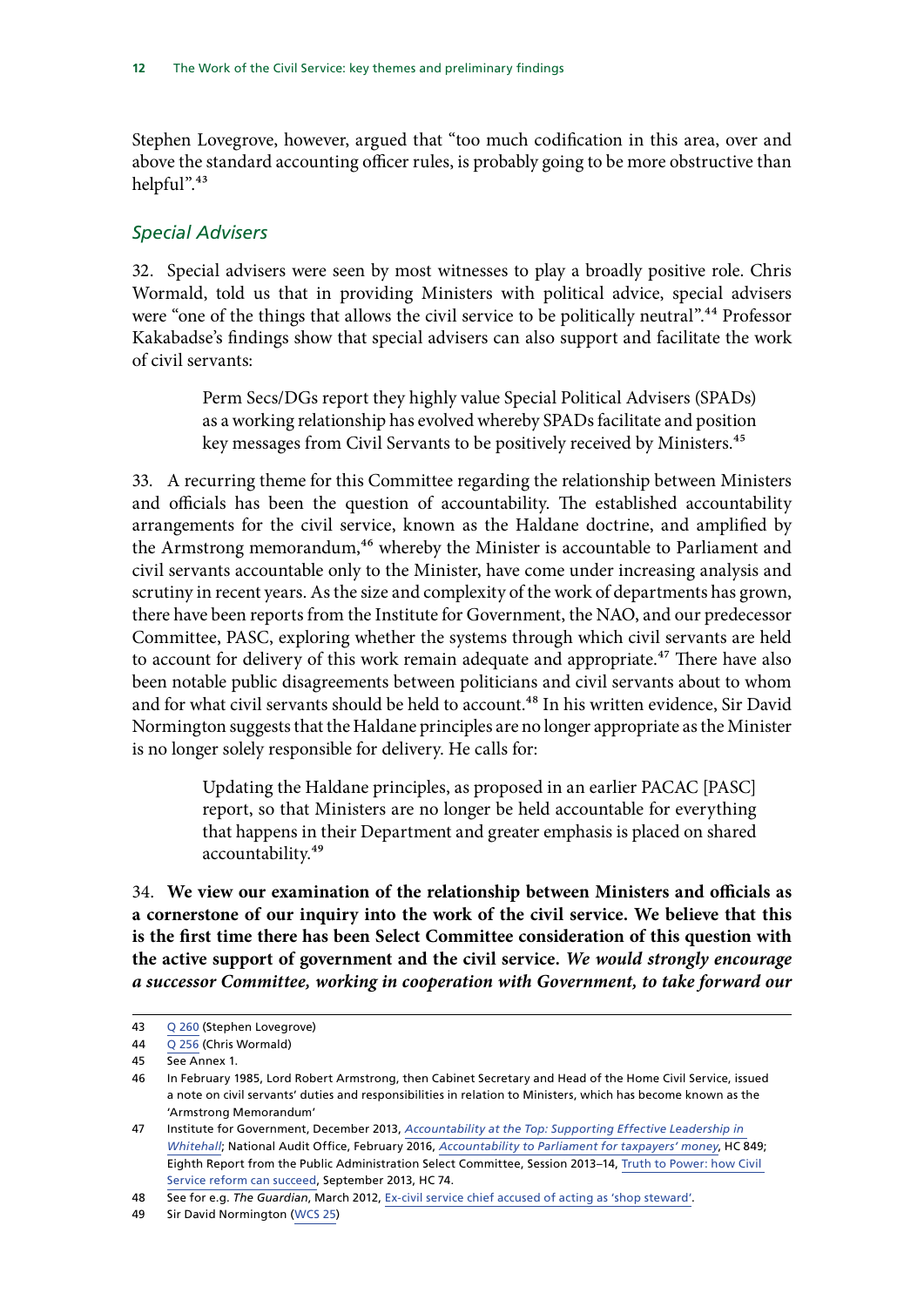<span id="page-14-0"></span>*initial findings in this area for further investigation. In particular we would invite any successor Committee to consider closely whether the Haldane doctrine aids or impedes accountability to Parliament.*

#### **Role of Ministers and professional development**

35. In his evidence, former Cabinet Secretary, Lord Gus O'Donnell, emphasised that an inquiry into the work of the civil service should not exclude an examination of the role of Ministers. This, he said, would be:

> like looking at Formula One and saying, "We are going to do Formula One. We are going to assess what is happening and we are going to look at the cars and we are not going to look at the drivers." You have to look at both.<sup>50</sup>

36. There can be great variation between Ministers in terms of their style and knowledge of a policy area when they join a department. It seems that if Ministers have a limited understanding of the workings of the civil service, they may misinterpret delays with policy implementation as civil servants acting obstructively. Professor Kakabadse's initial findings suggest that Ministers who are "not capturing insights concerning blockages to policy execution are instead blaming the Civil Servant for not being sufficiently proactive".51 Professor Kakabadse has also indicated that there should be greater clarity around Ministers' stewardship role in relation to the civil service.<sup>52</sup> Stephen Lovegrove indicated that he would welcome a scheme that offered MPs training in the work of the civil service prior to becoming Ministers.<sup>53</sup>

37. **The question keeps arising of where the long-term stewardship of the civil service lies in practical terms.** *We recommend further study of the stewardship role of Ministers in relation to the civil service, and an investigation of how we can develop a training programme for Ministers, and aspiring Ministers, which gives an insight into the workings of the civil service.*

<sup>50</sup> [Q12](http://data.parliament.uk/writtenevidence/committeeevidence.svc/evidencedocument/public-administration-and-constitutional-affairs-committee/the-work-of-the-civil-service/oral/42977.pdf) (Lord O'Donnell)

<sup>51</sup> See Annex 1.

<sup>52</sup> See Annex 1.

<sup>53</sup> [Q266](http://data.parliament.uk/writtenevidence/committeeevidence.svc/evidencedocument/public-administration-and-constitutional-affairs-committee/the-work-of-the-civil-service/oral/46865.pdf) (Stephen Lovegrove)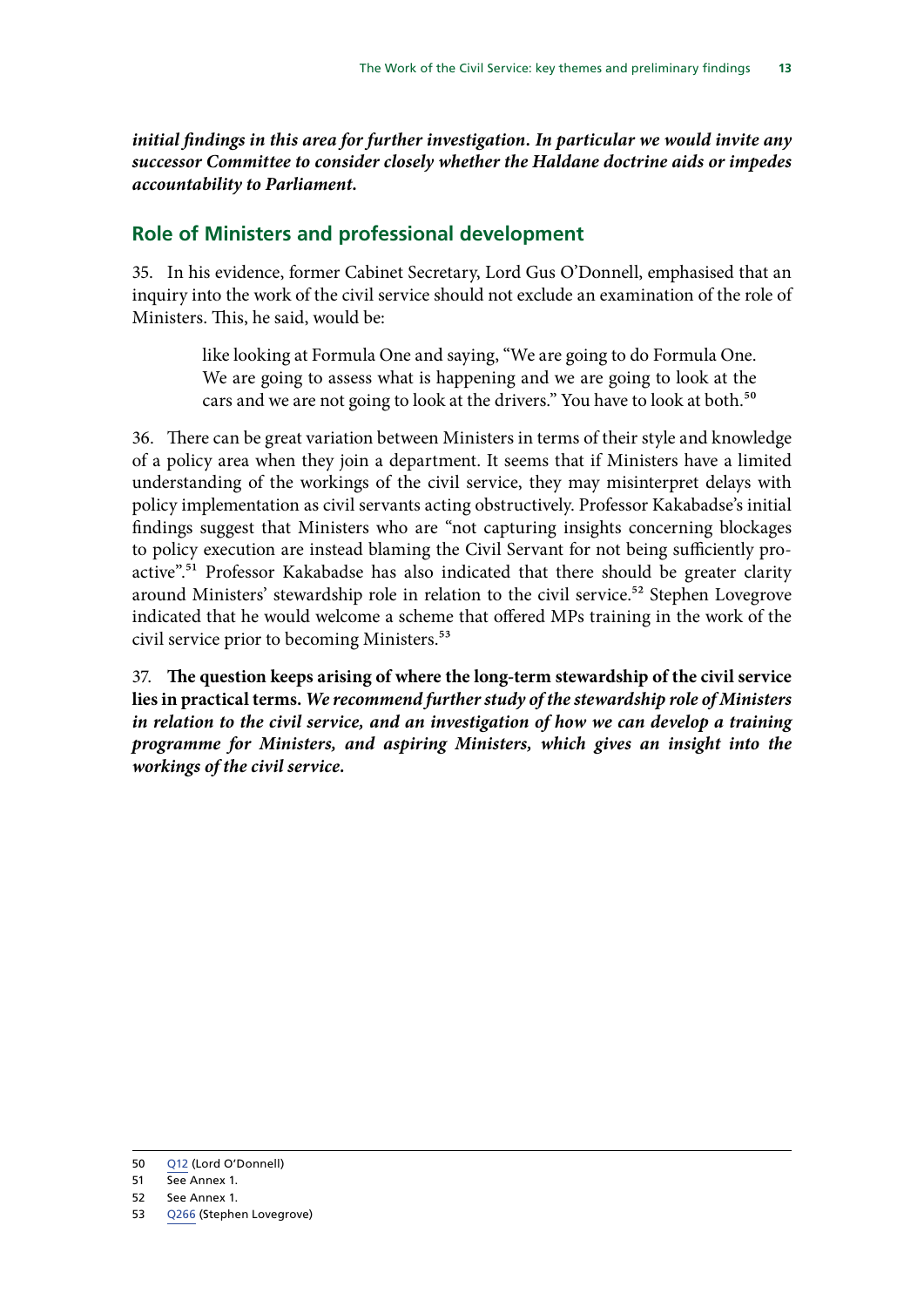# <span id="page-15-0"></span>**4** Change and reform in the Civil Service

### **Civil service efforts to reform**

38. Successful reform of the civil service is an issue that has occupied and challenged Ministers and Permanent Secretaries for several decades. As the Institute for Government point out in a 2014 report on *Civil Service Reform in the Real World*, the rationale for reform has remained "remarkably consistent over the years, and calls for reform show no sign of abating".<sup>54</sup> Despite these longstanding efforts, the need to reform appears to endure. What can be done to sustain meaningful learning and change in the civil service? Lord Kerslake was clear that three things lead to successful reform: i) clear political leadership from the Head of the Civil Service, backed up by support from the Government "Prime Minister downwards"; ii) a clearly defined set of measurable actions against which delivery can be assessed, and; iii) engagement from the civil servants themselves in the development of the reform.<sup>55</sup>

39. We were therefore surprised to hear from serving Permanent Secretaries that they were not aware of any discussion about the Civil Service Leadership Academy at Cabinet level, nor did they know whether the Prime Minister was aware of the Academy.<sup>56</sup> Stephen Lovegrove acknowledged that they should give greater consideration to securing visible buy-in from Ministers.<sup>57</sup>

40. *We invite our successor Committee further to develop our findings on what makes civil service reforms successful and sustainable. We also suggest that the question of who should be driving the reform agenda should be explored.*

54 Institute for Government, March 2014, *[Civil Service Reform in the Real World: Patterns of success in the UK civil](https://www.instituteforgovernment.org.uk/sites/default/files/publications/260314%20CSRW%20-%20final.pdf)  [service reform](https://www.instituteforgovernment.org.uk/sites/default/files/publications/260314%20CSRW%20-%20final.pdf)*.

55 [Q132](http://data.parliament.uk/writtenevidence/committeeevidence.svc/evidencedocument/public-administration-and-constitutional-affairs-committee/the-work-of-the-civil-service/oral/43598.pdf) (Lord Kerslake)

56 [Qq334–336](http://data.parliament.uk/writtenevidence/committeeevidence.svc/evidencedocument/public-administration-and-constitutional-affairs-committee/the-work-of-the-civil-service/oral/46865.pdf)

57 [Q340](http://data.parliament.uk/writtenevidence/committeeevidence.svc/evidencedocument/public-administration-and-constitutional-affairs-committee/the-work-of-the-civil-service/oral/46865.pdf) (Stephen Lovegrove)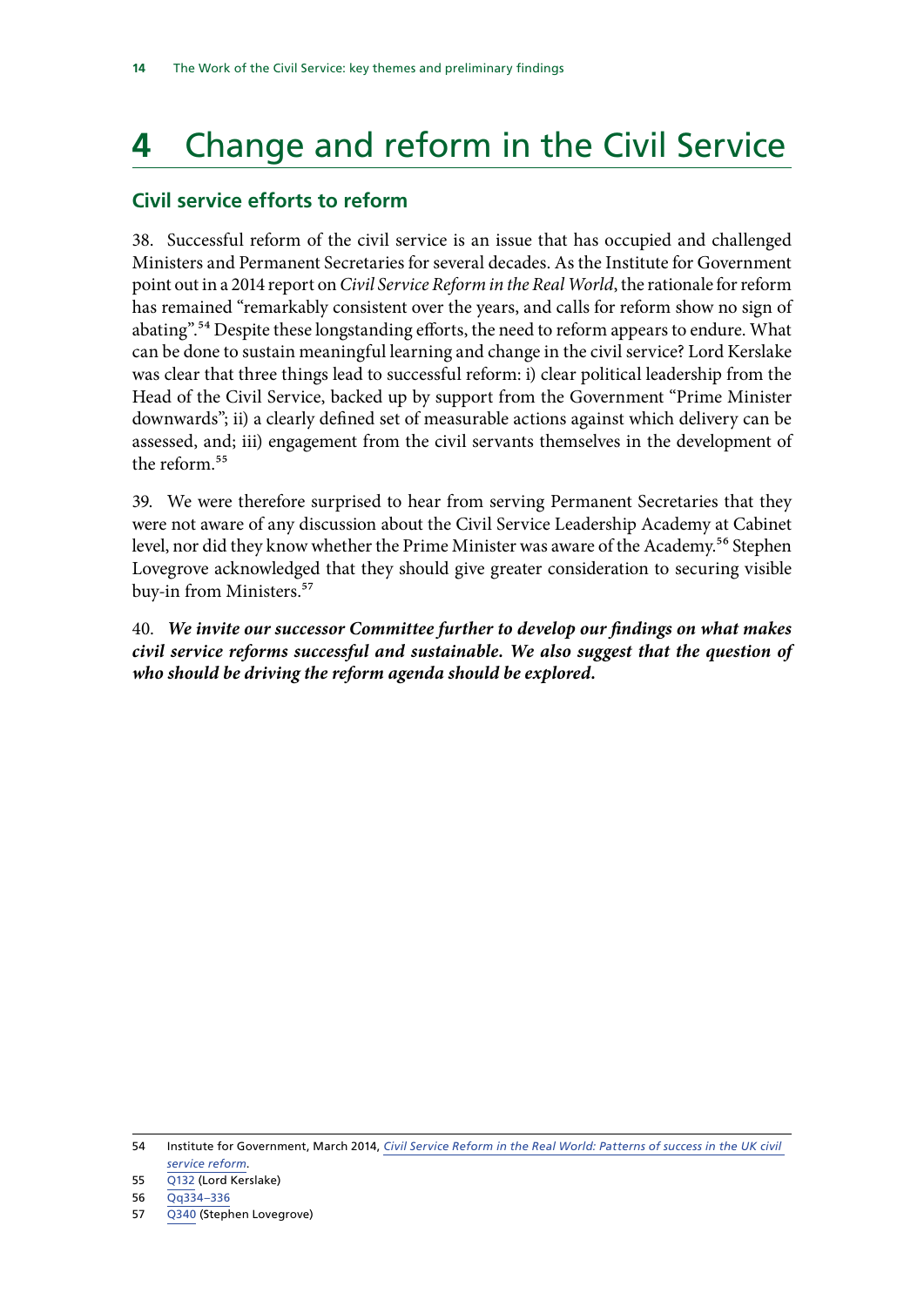## <span id="page-16-0"></span>Conclusions and recommendations

#### Skills and capability

- 1. The treatment of subject specialism and expertise within the civil service is an area which would benefit from further exploration. *We invite a successor Committee, to explore in more depth whether Ministers feel that the advice they receive from the civil service is grounded in sufficient subject expertise. A successor Committee may also wish to consider: how turnover and circulation of staff affects knowledge retention in specialist policy areas; whether the civil service place a high enough premium on subject expertise; and whether the balance right between those who bring expertise and those have a broader, more generalist perspective.* (Paragraph 13)
- 2. *We invite our successor Committee to continue our investigation of the relationship between the Government and private contractors, and to explore in more depth: how well the government ensures that the desired outcomes of contracts are successfully delivered; what further improvements could be made to the way Government manages contracts; how well the Government builds trust and understanding between the staff of contractors and the key staff in Government: and how accountability for service failure should be decided and ensured.* (Paragraph 18)
- 3. *We invite our successor Committee to consider how the Government can ensure that it possesses the necessary resources and capability to underpin its key policy decisions with clear strategic thinking.* (Paragraph 20)
- 4. *We strongly encourage any successor Committee to follow closely the issue of the Civil Service's capability for leaving the EU in the new Parliament, and to press the Government to ensure that the civil service is appropriately skilled, resourced and focused to meet the significant challenges that it faces both over the course of the negotiations and following the UK's exit from the European Union.* (Paragraph 24)
- 5. *We hope a successor Committee will investigate how the civil service ensures that learning from the Civil Service Leadership Academy makes a significant difference in each department, and whether training gaps still exist following the closure of the National School of Government in 2012. In particular, we invite our successor Committee to consider whether the Leadership Academy should form the foundations of a more substantial and permanent school of government.* (Paragraph 28)

#### Relationship between Ministers and officials

6. We view our examination of the relationship between Ministers and officials as a cornerstone of our inquiry into the work of the civil service. We believe that this is the first time there has been Select Committee consideration of this question with the active support of government and the civil service. *We would strongly encourage a successor Committee, working in cooperation with Government, to take forward our initial findings in this area for further investigation. In particular we would invite any successor Committee to consider closely whether the Haldane doctrine aids or impedes accountability to Parliament.* (Paragraph 34)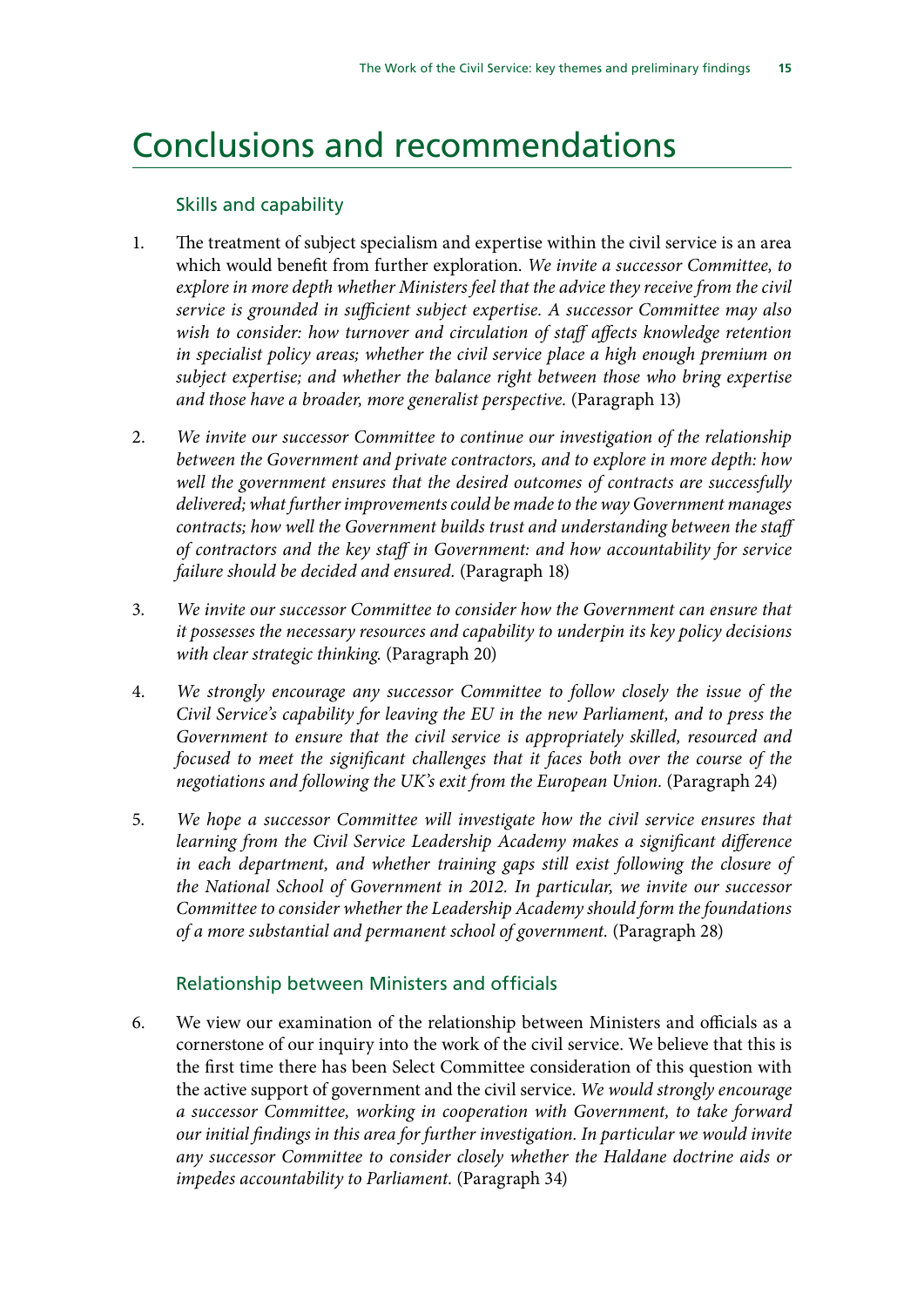7. The question keeps arising of where the long-term stewardship of the civil service lies in practical terms. *We recommend further study of the stewardship role of Ministers in relation to the civil service, and an investigation of how we can develop a training programme for Ministers, and aspiring Ministers, which gives an insight into the workings of the civil service.* (Paragraph 37)

### Change and reform in the Civil Service

8. *We invite our successor Committee further to develop our findings on what makes civil service reforms successful and sustainable. We also suggest that the question of who should be driving the reform agenda should be explored.* (Paragraph 40)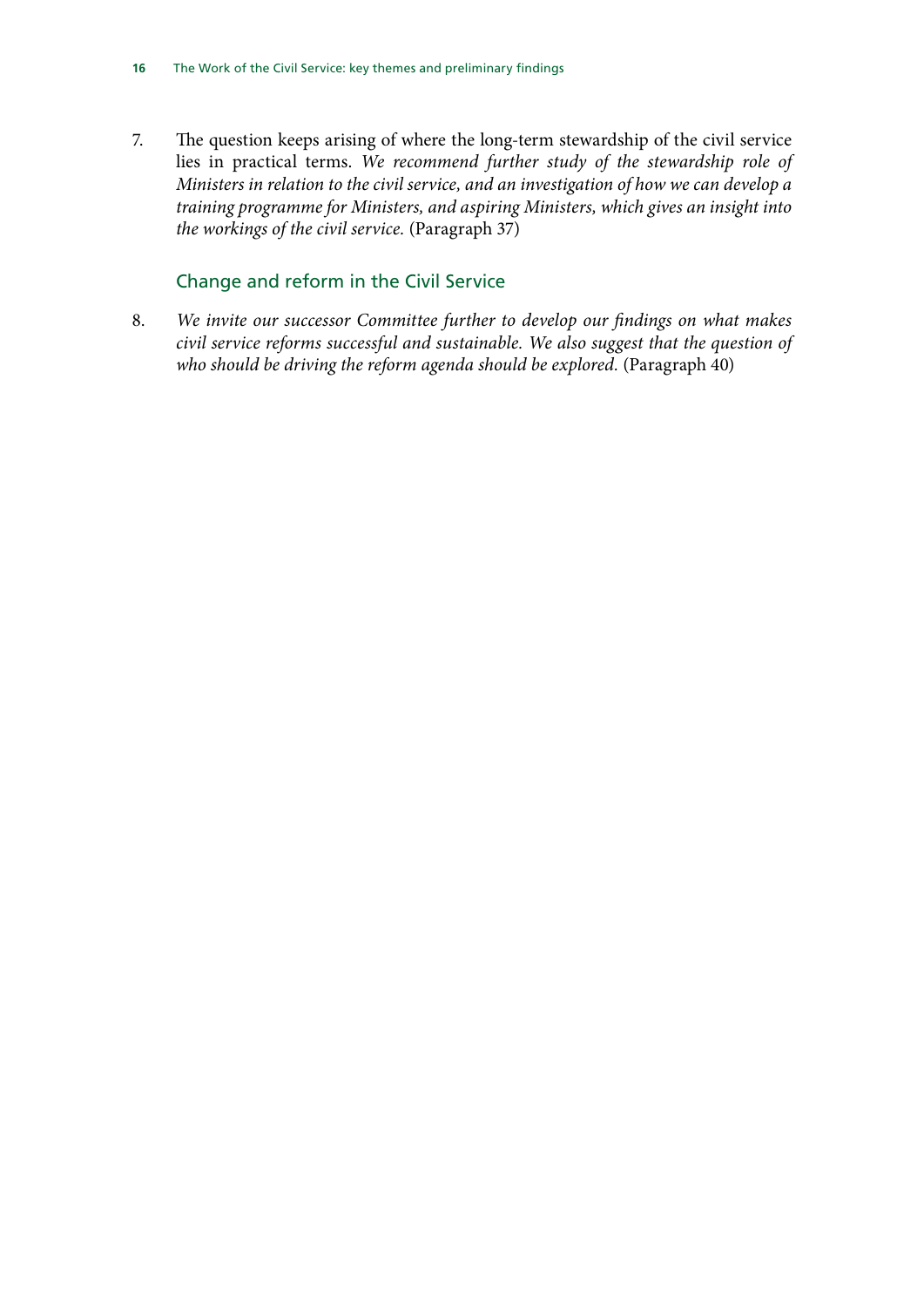# <span id="page-18-0"></span>Annex 1

### **Note from Professor Andrew Kakabadse, Henley Business School, University of Reading**

#### *Key Emergent Findings58*

#### *Civil Servants*

Thoughtful, intelligent people, well able to handle complexity, deeply aware of context and able to see the pitfalls and pathways through these challenges. The values concerning service, transparency, objectivity, independent opinion are really deeply held and a key guide to practice. Sense of public service is high with a deep desire to enable to support Ministers, provide high quality advice and accommodate the Minister in any way possible. However, the critical fracture point in the Civil Service structure is the Minster/Perm Sec relationship whereby Ministers emerge as not making best use of their Civil Servants. A consequence of this is a further fracture between policy generation and delivery. The emergent view is the role of Perm Sec feels devalued and many Civil Servants report their sense of public service is at its highest, their morale is not. Additionally, remuneration is increasingly seen as a concern with many Civil Servants lower in the hierarchy struggling to realise a satisfactory life style. Perm Secs report that they are deeply conscious of the remuneration challenges middle and lower Civil Servants face and try to address such a concern through displaying sensitivity to the problems confronting Civil Servants in the delivery of their duties.

#### *Ministers*

Distinctly capable under ever increasing pressure, particularly exposed to media, shorttermism and having to learn quickly to ensure for credibility with varying stakeholders. It is recognised that Ministers need all the support that can be given. However, the Minister/ Perm Sec relationship works more due to the effort of the Perm Sec. It is recognised that certain Ministers, despite their pressures, put a great deal of effort into making their relationship with the Perm Sec as effective as possible. Despite this certain Ministers emerge as misinterpreting working through complexity as dysfunctionality. Perm Secs emerge as holding greatest insight into the landscape facing the Minister, particularly concerning policy execution. It is Perm Sec that sees how pitfalls and problems are to be faced and how that landscape needs to be navigated. Yet certain Ministers not capturing insights concerning blockages to policy execution are instead blaming the Civil Servant for not being sufficiently pro-active/blocking etc. Ministers emerge as deeply aware of the external landscape, Cabinet, region country, world. Thus attention needs to be given on how to better inform the Minister to address policy delivery challenges without disturbing their perspective of the external landscape. In effect, the stewardship skills of the Minister seem to require attention. A previously held clarity between Minister and Public Servant now seems blurred, with certain Ministers relying on their Perm Sec, others having a tense relationship with their Perm Sec and others over-involved in details concerning policy

<sup>58</sup> The summary of Professor Kakabadse's preliminary findings draws from 31 interviews. Interviewees have included civil servants of different grades; current and former Ministers; political advisers, and Non-Executive Directors. The responses have been anonymised.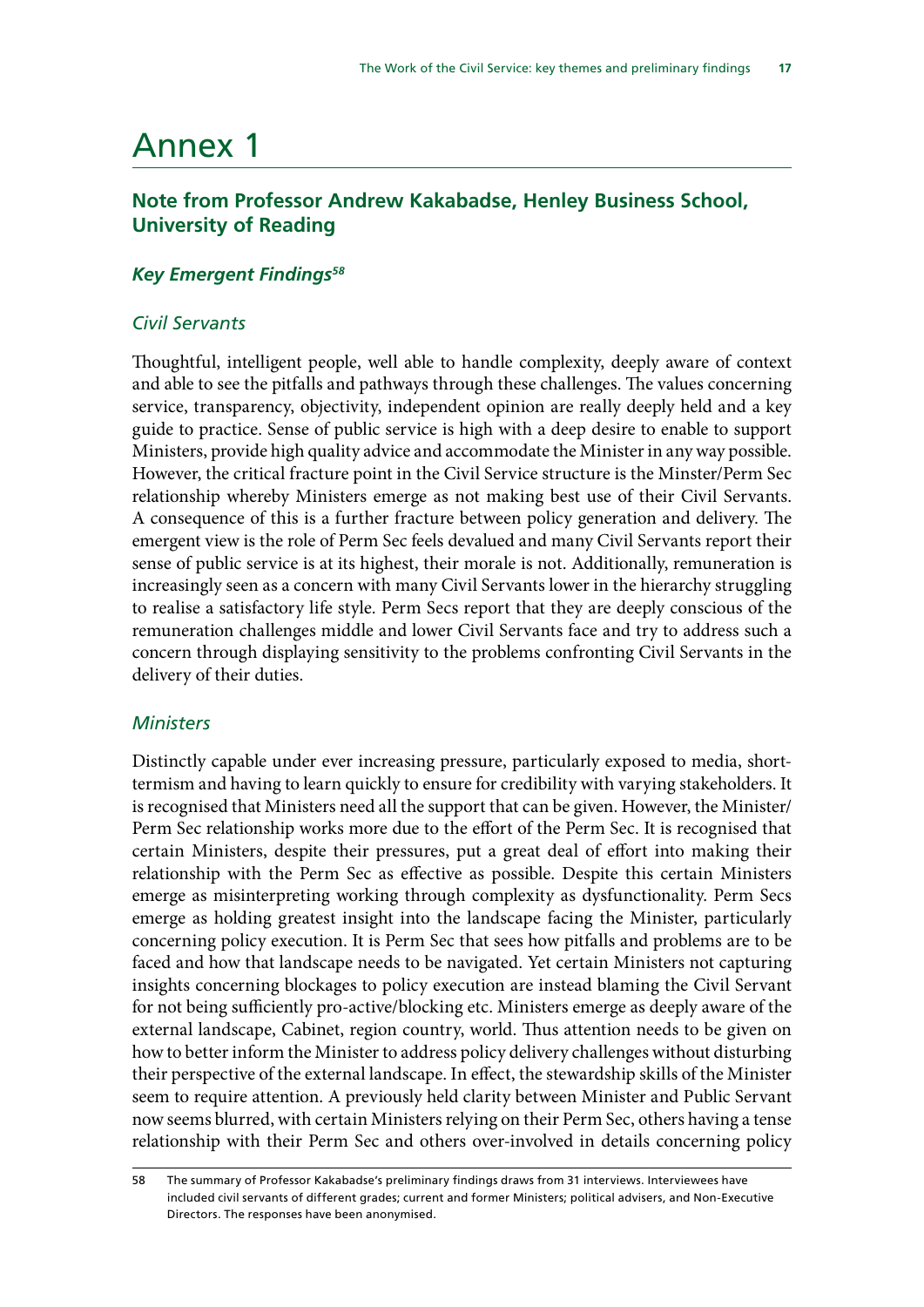execution/the running of the department and not paying sufficient attention to the bigger picture. Despite all this, Perm Secs recognising the tension try ever harder to support the Minister, deeply conscious of the daily exposure the Minister faces. An emergent culture is described of pleasing the Minister, but at times under playing competence, skills, capabilities and truth to power.

### *Political Advisers*

Perm Secs/DGs report they highly value Special Political Advisers (SPADs) as a working relationship has evolved whereby SPADs facilitate and position key messages from Civil Servants to be positively received by Ministers. Few Civil Servants made critical comment about SPADs and only particular individuals were identified who were seen as not supportive of conveying key messages to be received by the Minister. Greatest criticism of SPADs came from other Ministers (past and present) as SPADs were seen as protecting a particular Minister when that Minister should accept full accountability for their actions.

#### *Governance/Departmental Boards*

Strong emergent perception that departmental boards provide limited value. However, certain NEDs emerge as highly appreciated by Perm Secs and DGs. The Advisory Boards are widely not valued, but the adviser input of certain NEDs is deeply appreciated. Few Boards are identified as working well, but certain sub-committees, such as audit, are considered to offer high value. Certain Boards have never met the Secretary of State, who is Board Chair, and other Boards are seen as hijacked by certain Ministers. Under these circumstances the Minister has had the Board, or particular NEDs, deliver difficult messages to Civil Servants, even tried to fire Civil Servants and Perm Secs have stood up to these NEDs recognising that by doing so no political favour is gained.

#### *Prioritisation*

The critical fracture point in the Civil Service hierarchy is that between Minister and Perm Sec and distinctly unlike the Private Sector, not lower down between Top Management Team and General Management. Unique to the Civil Service is the fracture point of lack of prioritisation. Too many projects, programmes of activity, policy delivery commitments are being pursued simultaneously with little chance of successful fruition. Partly due to being included in the manifesto and also due to a culmination of legacy programmes, projects, policy execution activities, prioritisation is recognised as a key concern. Most describe this as a difficult area to address and made worse when tensions exist in the Minster/Perm Sec relationship.

A further frustration, expressed by Ministers is the need for project management resource for the duration of the particular projects/programmes. The current Civil Service practice of moving people on, largely due to the need for promotion and gaining further income, is felt as disruptive to the execution of that project. Further the loss of technical expertise exacerbates the situation. It is equally recognised that providing project management resource for the duration of any programme will have distinct cost and Civil Service career implications.

Transformational programmes that have gone wrong are recognised, even by Agency Chairs, as arising from a lack of prioritisation and from Ministers not listening to / Perm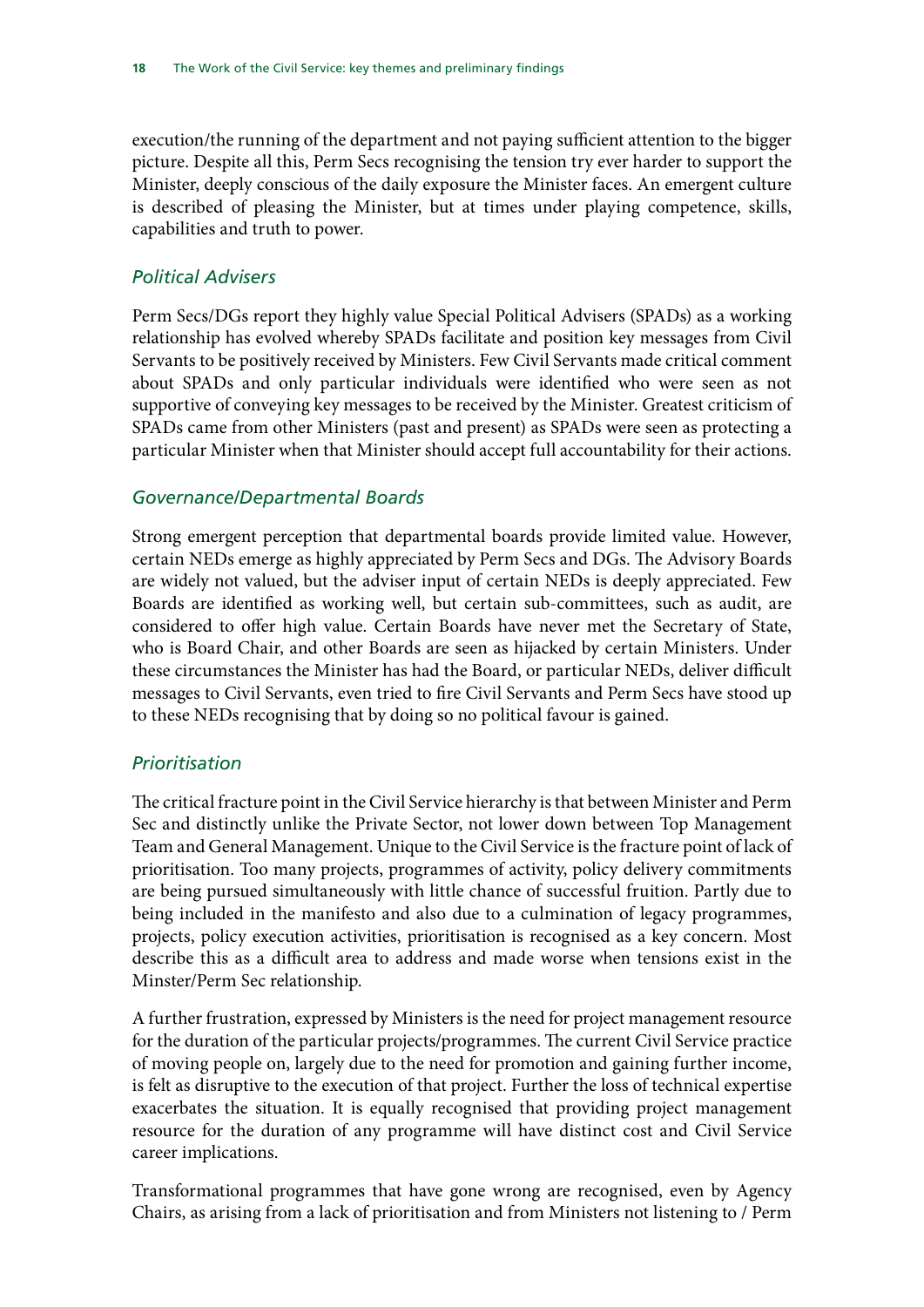Secs not being able to deliver the message that the project is over ambitious and likely to derail. It is viewed that transformation programmes go wrong when the Minister is not made aware of execution pitfalls.

#### *Outsourcing*

Outsourcing as a tool of Government is viewed positively, but there is a recognition of lack of skills in this area. Certain Private Sector suppliers are seen as supportive, helping Civil Servants beyond the finer details of the Contract and enabling a better delivery of service. A growing consciousness is evident that outsourcing needs to be reconsidered as sourcing namely, that handing over responsibility for delivery of certain services to Private Sector suppliers need to be balanced by a partnership relationship between department and supplier so that services/skills can be sourced in or out as appropriate.

#### *Recommendations*

#### **Disciplines**

Cease departmental/public criticism of Civil Servants. Damaging to morale, motivation, performance, contribution and quality of advice to Minister

Address performance concerns case by case based on evidence and behind closed doors with Perm Sec

Ministers need to draw on Perm Secs insights concerning likely outcomes of policy execution–draw on Perm Sec 'to learn the landscape'–Ministers vulnerable to ignoring/dismissing known contingencies/ consequences– minimise walking into problems or at least delineate accountabilities based on evidence

Civil Service needs to appoint experts with Project Management skills to programmes/projects for the duration

#### **Consideration**

Key principle for leadership development at Leadership Academy– discretionary action

Develop robustness of relationship with Minister to clearly delineate accountability

Nurture resilience

Professor Andrew Kakabadse 21 April 2017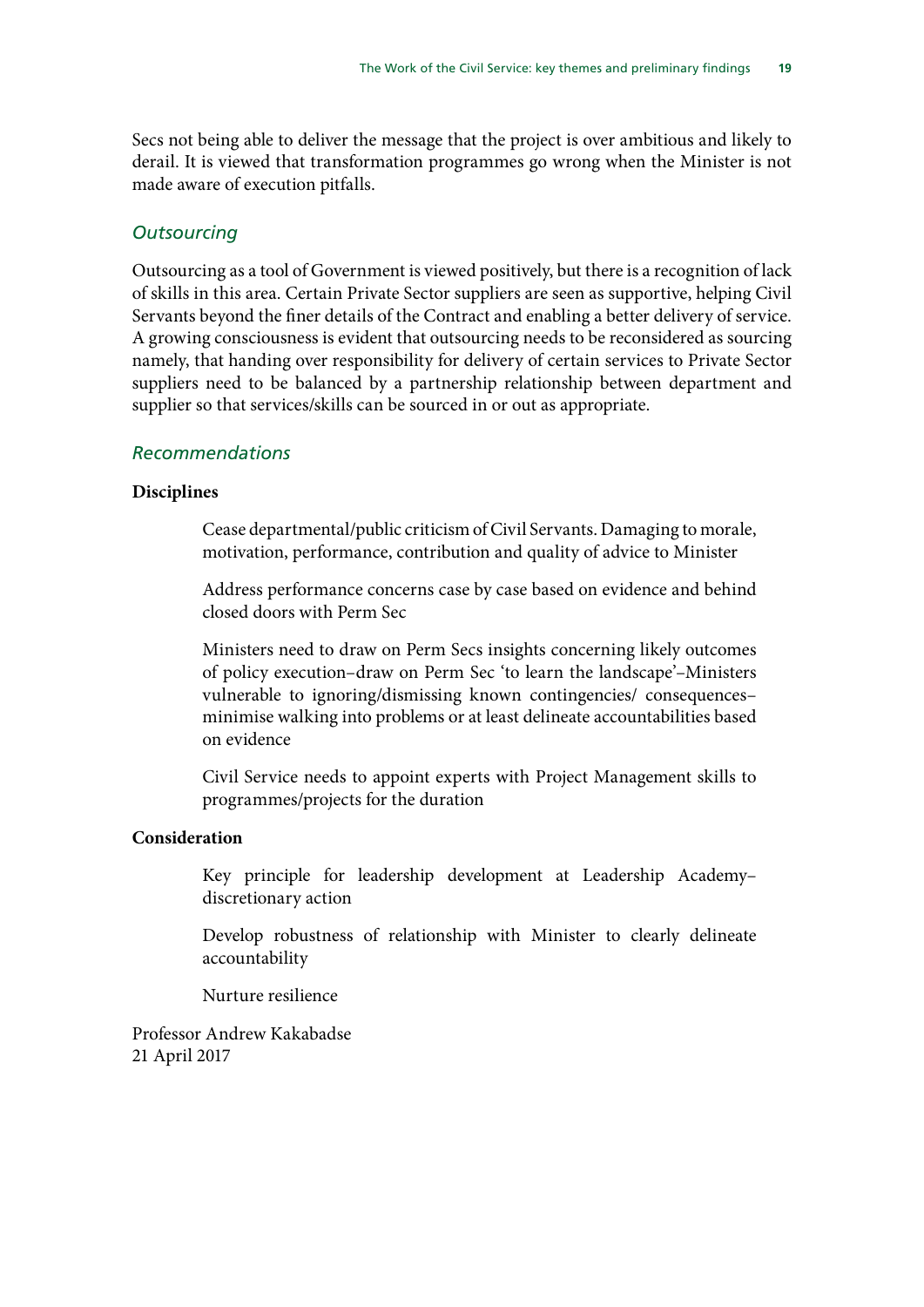# <span id="page-21-0"></span>Formal Minutes

#### **Tuesday 25 April 2017**

Members present:

Bernard Jenkin, in the Chair

| Ronnie Cowan      | Kelvin Hopkins   |
|-------------------|------------------|
| Mr Paul Flynn     | Dr Dan Poulter   |
| Marcus Fysh       | John Stevenson   |
| Mrs Cheryl Gillan | Mr Andrew Turner |

Draft Report (*The Work of the Civil Service: key themes and preliminary findings*), proposed by the Chair, brought up and read.

Question put, That the draft Report be read a second time, paragraph by paragraph.

Committee divided.

| Ayes              | <b>Noes</b>   |
|-------------------|---------------|
| Ronnie Cowan      | Mr Paul Flynn |
| Marcus Fysh       |               |
| Mrs Cheryl Gillan |               |
| Kelvin Hopkins    |               |
| Dr Dan Poulter    |               |
| John Stevenson    |               |
| Mr Andrew Turner  |               |
|                   |               |

Question accordingly agreed to.

Paragraphs 1 to 40 read and agreed to.

Annex agreed to.

*Resolved*, That the Report be the Fifteenth Report of the Committee to the House.

*Ordered*, That the Chair make the Report to the House.

*Ordered*, That embargoed copies of the Report be made available, in accordance with the provisions of Standing Order No.134.

[The Committee adjourned.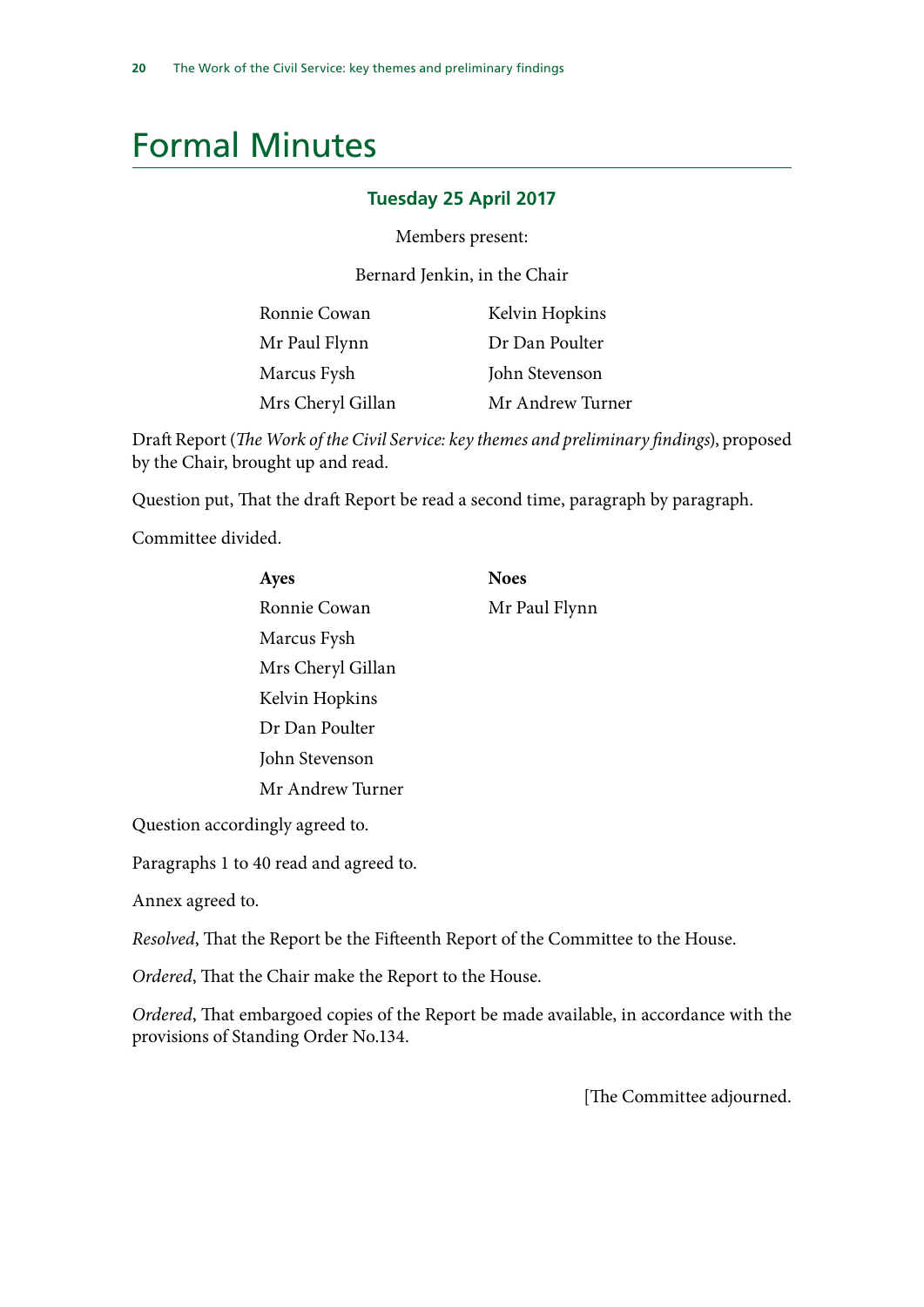# <span id="page-22-0"></span>**Witnesses**

The following witnesses gave evidence. Transcripts can be viewed on the [inquiry publications](http://www.parliament.uk/business/committees/committees-a-z/commons-select/public-administration-and-constitutional-affairs-committee/inquiries/parliament-2015/work-of-the-civil-service-15-16/publications/) [page](http://www.parliament.uk/business/committees/committees-a-z/commons-select/public-administration-and-constitutional-affairs-committee/inquiries/parliament-2015/work-of-the-civil-service-15-16/publications/) of the Committee's website.

| <b>Tuesday 8 November 2016</b>                                                                                                                                                                              | <b>Question number</b> |
|-------------------------------------------------------------------------------------------------------------------------------------------------------------------------------------------------------------|------------------------|
| Lord O'Donnell, former Cabinet Secretary                                                                                                                                                                    | Q1–78                  |
| <b>Tuesday 22 November 2016</b>                                                                                                                                                                             |                        |
| Lord Kerslake, former Head of the Civil Service, and Lord Butler of<br><b>Brockwell, former Cabinet Secretary</b>                                                                                           | Q79–152                |
| <b>Tuesday 24 January 2017</b>                                                                                                                                                                              |                        |
| <b>Rupert Soames OBE, Chief Executive Officer, Serco</b>                                                                                                                                                    | Q153-225               |
| <b>Tuesday 7 February 2017</b>                                                                                                                                                                              |                        |
| Chris Wormald, Permanent Secretary, Department of Health, Stephen<br>Lovegrove, Permanent Secretary, Ministry of Defence, and Sir Robert<br>Devereux, Permanent Secretary, Department for Work and Pensions | Q226-349               |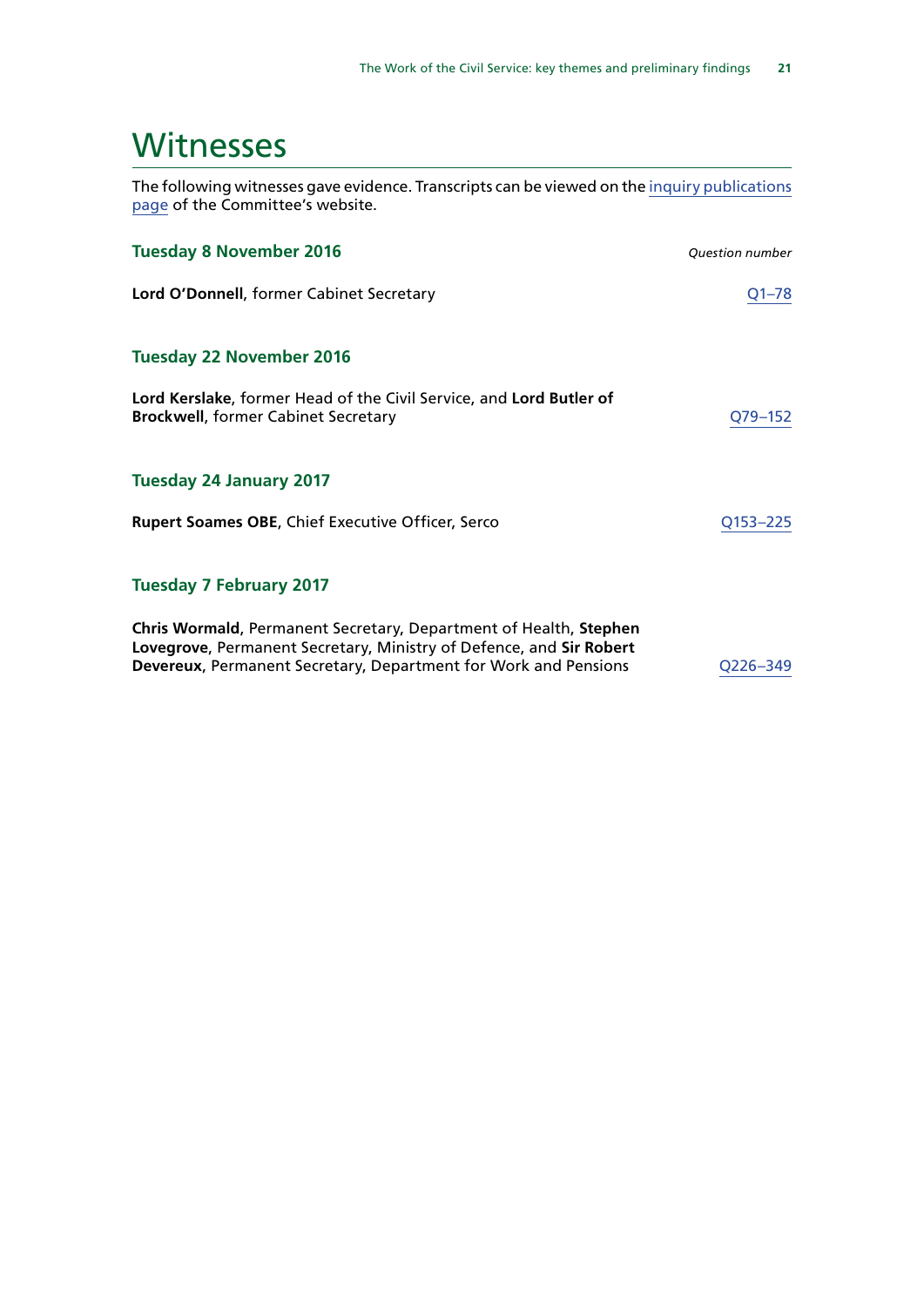# <span id="page-23-0"></span>Published written evidence

The following written evidence was received and can be viewed on the [inquiry publications](http://www.parliament.uk/business/committees/committees-a-z/commons-select/public-administration-and-constitutional-affairs-committee/inquiries/parliament-2015/work-of-the-civil-service-15-16/publications/) [page](http://www.parliament.uk/business/committees/committees-a-z/commons-select/public-administration-and-constitutional-affairs-committee/inquiries/parliament-2015/work-of-the-civil-service-15-16/publications/) of the Committee's website.

WCS numbers are generated by the evidence processing system and so may not be complete.

- Better Government Initiative [\(WCS0011\)](http://data.parliament.uk/WrittenEvidence/CommitteeEvidence.svc/EvidenceDocument/Public%20Administration%20and%20Constitutional%20Affairs%20Committee%20/The%20work%20of%20the%20Civil%20Service/written/34210.html)
- Cabinet Office ([WCS0015](http://data.parliament.uk/WrittenEvidence/CommitteeEvidence.svc/EvidenceDocument/Public%20Administration%20and%20Constitutional%20Affairs%20Committee%20/The%20work%20of%20the%20Civil%20Service/written/34566.html))
- Chartered Institute of Arbitrators ([WCS0007](http://data.parliament.uk/WrittenEvidence/CommitteeEvidence.svc/EvidenceDocument/Public%20Administration%20and%20Constitutional%20Affairs%20Committee%20/The%20work%20of%20the%20Civil%20Service/written/34119.html))
- Dr Peter Dunn ([WCS0009](http://data.parliament.uk/WrittenEvidence/CommitteeEvidence.svc/EvidenceDocument/Public%20Administration%20and%20Constitutional%20Affairs%20Committee%20/The%20work%20of%20the%20Civil%20Service/written/34191.html))
- Dr Ruth Dixon ([WCS0024\)](http://data.parliament.uk/WrittenEvidence/CommitteeEvidence.svc/EvidenceDocument/Public%20Administration%20and%20Constitutional%20Affairs%20Committee%20/The%20work%20of%20the%20Civil%20Service/written/46167.html)
- FDA ([WCS0014](http://data.parliament.uk/WrittenEvidence/CommitteeEvidence.svc/EvidenceDocument/Public%20Administration%20and%20Constitutional%20Affairs%20Committee%20/The%20work%20of%20the%20Civil%20Service/written/34477.html))
- 7 Industry and Parliament Trust ([WCS0002](http://data.parliament.uk/WrittenEvidence/CommitteeEvidence.svc/EvidenceDocument/Public%20Administration%20and%20Constitutional%20Affairs%20Committee%20/The%20work%20of%20the%20Civil%20Service/written/33244.html))
- Institute for Government ([WCS0026](http://data.parliament.uk/WrittenEvidence/CommitteeEvidence.svc/EvidenceDocument/Public%20Administration%20and%20Constitutional%20Affairs%20Committee%20/The%20work%20of%20the%20Civil%20Service/written/46411.html))
- Jag Patel ([WCS0004](http://data.parliament.uk/WrittenEvidence/CommitteeEvidence.svc/EvidenceDocument/Public%20Administration%20and%20Constitutional%20Affairs%20Committee%20/The%20work%20of%20the%20Civil%20Service/written/33592.html), [WCS0016](http://data.parliament.uk/WrittenEvidence/CommitteeEvidence.svc/EvidenceDocument/Public%20Administration%20and%20Constitutional%20Affairs%20Committee%20/The%20work%20of%20the%20Civil%20Service/written/34717.html), [WCS0028\)](http://data.parliament.uk/WrittenEvidence/CommitteeEvidence.svc/EvidenceDocument/Public%20Administration%20and%20Constitutional%20Affairs%20Committee%20/The%20work%20of%20the%20Civil%20Service/written/47285.html)
- Mr Thomas Vaughan ([WCS0019](http://data.parliament.uk/WrittenEvidence/CommitteeEvidence.svc/EvidenceDocument/Public%20Administration%20and%20Constitutional%20Affairs%20Committee%20/The%20work%20of%20the%20Civil%20Service/written/37357.html))
- National Audit Office ([WCS0018\)](http://data.parliament.uk/WrittenEvidence/CommitteeEvidence.svc/EvidenceDocument/Public%20Administration%20and%20Constitutional%20Affairs%20Committee%20/The%20work%20of%20the%20Civil%20Service/written/35544.html)
- Nick Moore ([WCS0001](http://data.parliament.uk/WrittenEvidence/CommitteeEvidence.svc/EvidenceDocument/Public%20Administration%20and%20Constitutional%20Affairs%20Committee%20/The%20work%20of%20the%20Civil%20Service/written/32199.html))
- Professor Andrew Sturdy ([WCS0021](http://data.parliament.uk/WrittenEvidence/CommitteeEvidence.svc/EvidenceDocument/Public%20Administration%20and%20Constitutional%20Affairs%20Committee%20/The%20work%20of%20the%20Civil%20Service/written/44494.html))
- Professor David Richards ([WCS0003](http://data.parliament.uk/WrittenEvidence/CommitteeEvidence.svc/EvidenceDocument/Public%20Administration%20and%20Constitutional%20Affairs%20Committee%20/The%20work%20of%20the%20Civil%20Service/written/33483.html))
- Professor Vishanth Weerakkody ([WCS0022\)](http://data.parliament.uk/WrittenEvidence/CommitteeEvidence.svc/EvidenceDocument/Public%20Administration%20and%20Constitutional%20Affairs%20Committee%20/The%20work%20of%20the%20Civil%20Service/written/44611.html)
- Project Management Institute ([WCS0013\)](http://data.parliament.uk/WrittenEvidence/CommitteeEvidence.svc/EvidenceDocument/Public%20Administration%20and%20Constitutional%20Affairs%20Committee%20/The%20work%20of%20the%20Civil%20Service/written/34342.html)
- Prospect ([WCS0023\)](http://data.parliament.uk/WrittenEvidence/CommitteeEvidence.svc/EvidenceDocument/Public%20Administration%20and%20Constitutional%20Affairs%20Committee%20/The%20work%20of%20the%20Civil%20Service/written/45984.html)
- Reputability LLP ([WCS0029](http://data.parliament.uk/WrittenEvidence/CommitteeEvidence.svc/EvidenceDocument/Public%20Administration%20and%20Constitutional%20Affairs%20Committee%20/The%20work%20of%20the%20Civil%20Service/written/49741.html))
- Royal Statistical Society ([WCS0010](http://data.parliament.uk/WrittenEvidence/CommitteeEvidence.svc/EvidenceDocument/Public%20Administration%20and%20Constitutional%20Affairs%20Committee%20/The%20work%20of%20the%20Civil%20Service/written/34205.html))
- Rt Hon Sir Oliver Letwin MP ([WCS0027](http://data.parliament.uk/WrittenEvidence/CommitteeEvidence.svc/EvidenceDocument/Public%20Administration%20and%20Constitutional%20Affairs%20Committee%20/The%20work%20of%20the%20Civil%20Service/written/47070.html))
- Science Council ([WCS0012](http://data.parliament.uk/WrittenEvidence/CommitteeEvidence.svc/EvidenceDocument/Public%20Administration%20and%20Constitutional%20Affairs%20Committee%20/The%20work%20of%20the%20Civil%20Service/written/34216.html))
- Senior Salaries Review Body ([WCS0008](http://data.parliament.uk/WrittenEvidence/CommitteeEvidence.svc/EvidenceDocument/Public%20Administration%20and%20Constitutional%20Affairs%20Committee%20/The%20work%20of%20the%20Civil%20Service/written/34186.html))
- Sense about Science ([WCS0017](http://data.parliament.uk/WrittenEvidence/CommitteeEvidence.svc/EvidenceDocument/Public%20Administration%20and%20Constitutional%20Affairs%20Committee%20/The%20work%20of%20the%20Civil%20Service/written/34898.html))
- Sir David Normington ([WCS0025\)](http://data.parliament.uk/WrittenEvidence/CommitteeEvidence.svc/EvidenceDocument/Public%20Administration%20and%20Constitutional%20Affairs%20Committee%20/The%20work%20of%20the%20Civil%20Service/written/46384.html)
- techUK ([WCS0020\)](http://data.parliament.uk/WrittenEvidence/CommitteeEvidence.svc/EvidenceDocument/Public%20Administration%20and%20Constitutional%20Affairs%20Committee%20/The%20work%20of%20the%20Civil%20Service/written/37848.html)
- Wendy Morris ([WCS0006](http://data.parliament.uk/WrittenEvidence/CommitteeEvidence.svc/EvidenceDocument/Public%20Administration%20and%20Constitutional%20Affairs%20Committee%20/The%20work%20of%20the%20Civil%20Service/written/34102.html))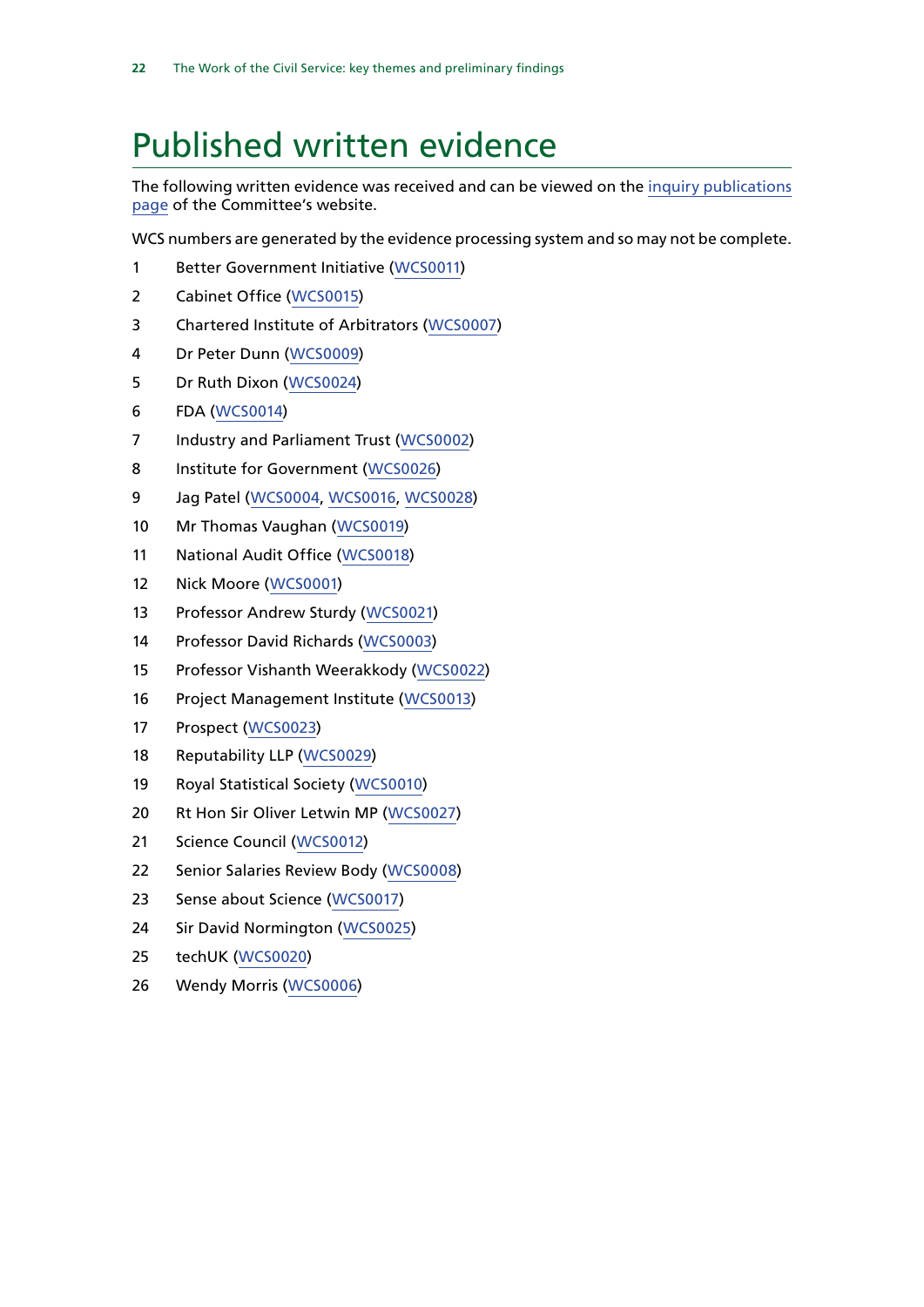# <span id="page-24-0"></span>List of Reports from the Committee during the current Parliament

All publications from the Committee are available on the [publications page](http://www.parliament.uk/business/committees/committees-a-z/commons-select/public-administration-and-constitutional-affairs-committee/publications/) of the Committee's website.

The reference number of the Government's response to each Report is printed in brackets after the HC printing number.

#### **Session 2015–16**

| <b>First Report</b>          | Follow-up to PHSO Report: Dying without dignity                                                                                                                                               | <b>HC 432</b><br>(HC 770) |
|------------------------------|-----------------------------------------------------------------------------------------------------------------------------------------------------------------------------------------------|---------------------------|
| <b>Second Report</b>         | Appointment of the UK's delegation to the<br>Parliamentary Assembly of the Council of Europe                                                                                                  | <b>HC 658</b>             |
| <b>Third Report</b>          | The 2015 charity fundraising controversy: lessons<br>for trustees, the Charity Commission, and<br>regulators                                                                                  | <b>HC 431</b><br>(HC 980) |
| Fourth Report                | The collapse of Kids Company: lessons for<br>charity trustees, professional firms, the Charity<br>Commission, and Whitehall                                                                   | <b>HC 433</b><br>(HC 963) |
| <b>Fifth Report</b>          | The Future of the Union, part one: English Votes<br>for English laws                                                                                                                          | <b>HC 523</b><br>(HC 961) |
| Sixth Report                 | Follow up to PHSO Report of an investigation into<br>a complaint about HS2 Ltd                                                                                                                | <b>HC 793</b><br>(HC 258) |
| Seventh Report               | Appointment of the Commissioner for Public<br>Appointments                                                                                                                                    | <b>HC 869</b>             |
| <b>Eight Report</b>          | The Strathclyde Review: Statutory Instruments and<br>the power of the House of Lords                                                                                                          | <b>HC 752</b>             |
| Ninth Report                 | Democracy Denied: Appointment of the UK's<br>delegation to the Parliamentary Assembly of the<br>Council of Europe: Government Response to the<br>Committee's Second Report of Session 2015-16 | <b>HC 962</b>             |
| <b>First Special Report</b>  | Developing Civil Service Skills: a unified<br>approach: Government Response to the Public<br>Administration Select Committee's Fourth Report<br>of Session 2014-15                            | <b>HC 526</b>             |
| <b>Second Special Report</b> | Lessons for Civil Service impartiality for the<br>Scottish independence referendum: Government<br>Response to the Public Administration Select<br>Committee's Fifth Report of Session 2014-15 | <b>HC 725</b>             |
| <b>Third Special Report</b>  | Follow-up to PHSO Report: Dying without dignity:<br>Government response to the Committee's First<br>Report of Session 2015-16                                                                 | <b>HC 770</b>             |
| <b>Fourth Special Report</b> | The Future of the Union, part one: English Votes<br>for English laws: Government response to the<br>Committee's Fifth Report of Session 2015-16                                               | <b>HC 961</b>             |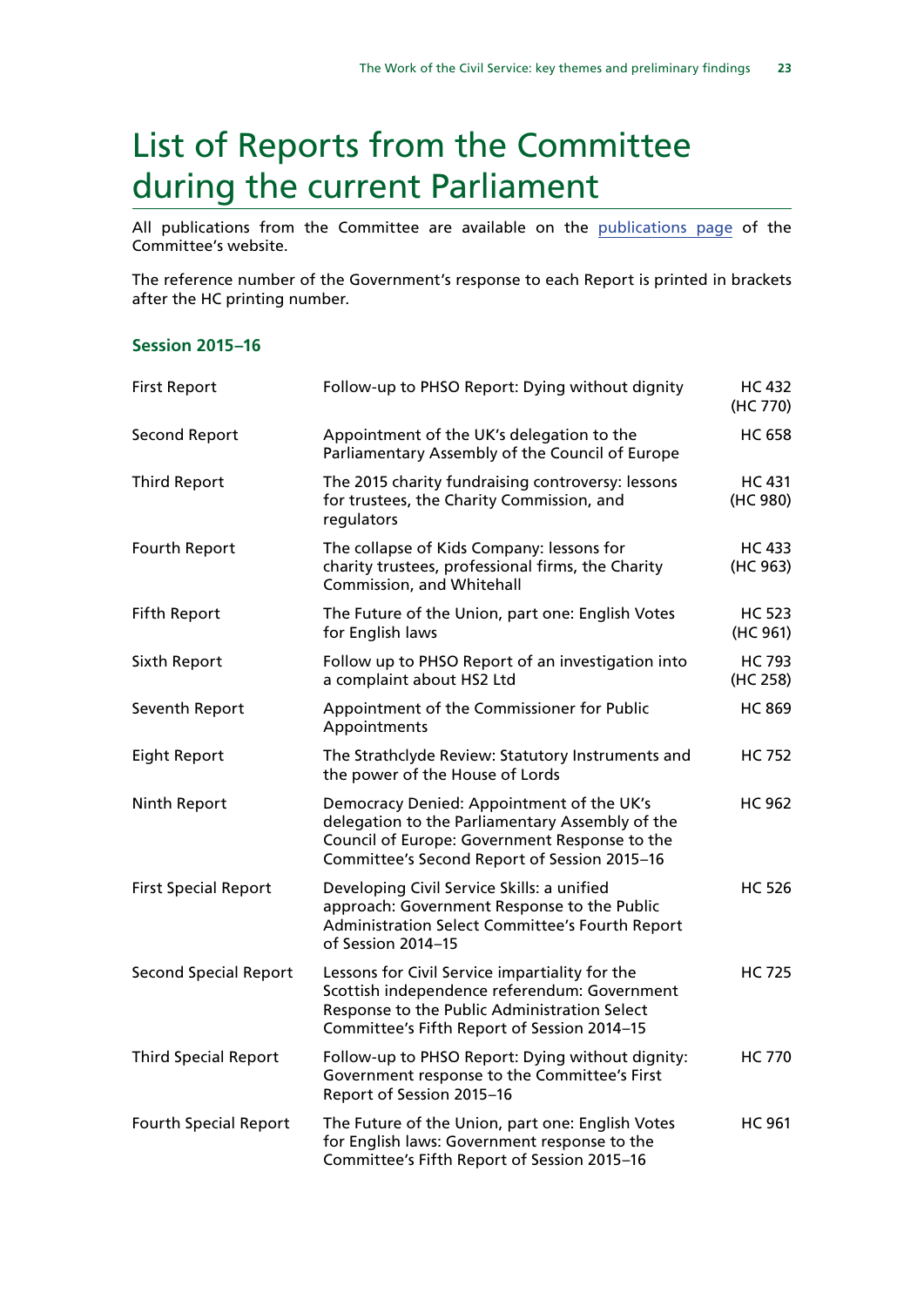| <b>Fifth Special Report</b> | The collapse of Kids Company: lessons for<br>charity trustees, professional firms, the Charity<br>Commission, and Whitehall: Government<br>Response to the Committee's Fourth Report of<br><b>Session 2015-16</b> | <b>HC 963</b> |
|-----------------------------|-------------------------------------------------------------------------------------------------------------------------------------------------------------------------------------------------------------------|---------------|
| <b>Sixth Special Report</b> | The 2015 charity fundraising controversy:<br>lessons for trustees, the Charity Commission,<br>and regulators: Government response to the<br>Committee's Third Report of Session 2015-16                           | <b>HC 980</b> |

### **Session 2016–17**

| <b>First Report</b>         | PHSO review: Quality of NHS complaints<br>investigations                                                                                                                                                              | <b>HC 94</b><br>(HC 742)  |
|-----------------------------|-----------------------------------------------------------------------------------------------------------------------------------------------------------------------------------------------------------------------|---------------------------|
| <b>Second Report</b>        | Appointment of the Chief Investigator of the<br>Healthcare Safety Investigation Branch                                                                                                                                | <b>HC 96</b>              |
| <b>Third Report</b>         | Better Public Appointments?: The Grimstone<br><b>Review on Public Appointments</b>                                                                                                                                    | <b>HC 495</b>             |
| Fourth Report               | Appointment of the First Civil Service<br>Commissioner                                                                                                                                                                | <b>HC 655</b>             |
| <b>Fifth Report</b>         | Follow-up to PHSO report on unsafe discharge<br>from hospital                                                                                                                                                         | <b>HC 97</b><br>(HC 1016) |
| Sixth Report                | The Future of the Union, part two: Inter-<br>institutional relations in the UK                                                                                                                                        | <b>HC 839</b>             |
| Seventh Report              | Will the NHS never learn? Follow-up to PHSO<br>report 'Learning from Mistakes' on the NHS in<br>England                                                                                                               | <b>HC 743</b>             |
| Eighth Report               | Appointment of the Parliamentary and Health<br>Service Ombudsman                                                                                                                                                      | <b>HC 810</b>             |
| Ninth Report                | Appointment of the Chair of the UK Statistics<br>Authority                                                                                                                                                            | <b>HC 941</b>             |
| <b>Tenth Report</b>         | Lessons still to be learned from the Chilcot Inquiry                                                                                                                                                                  | <b>HC 656</b>             |
| <b>Eleventh Report</b>      | Better Public Appointments? Follow-up and<br>the Government Response to the Committee's<br>Third Report, Better Public Appointments?: The<br><b>Grimstone Review on Public Appointments</b>                           | <b>HC 1062</b>            |
| <b>Twelfth Report</b>       | Lessons learned from the EU Referendum                                                                                                                                                                                | <b>HC 496</b>             |
| <b>Thirteenth Report</b>    | Managing Ministers' and officials' conflicts of<br>interest: time for clearer values, principles and<br>action                                                                                                        | <b>HC 252</b>             |
| Fourteenth Report           | <b>Government Accounts</b>                                                                                                                                                                                            | <b>HC 95</b>              |
| <b>First Special Report</b> | Follow up to PHSO Report of an investigation into<br>a complaint about HS2 Ltd: Government and HS2<br>Ltd responses to the Committee's Sixth Report of<br>Session 2015-16: First Special Report of Session<br>2016-17 | <b>HC 258</b>             |